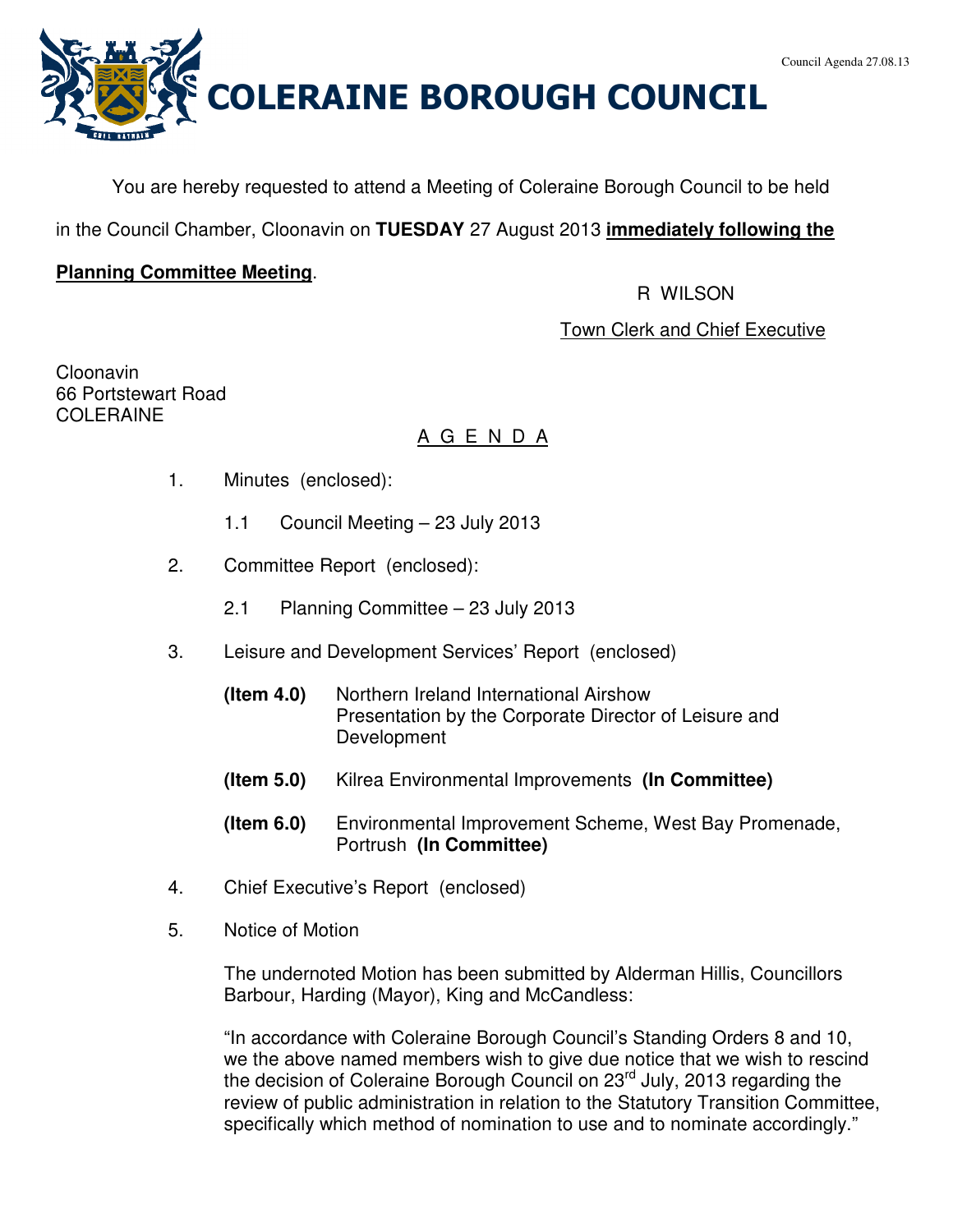- 6. Correspondence (enclosed)
- 7. Documents for Sealing
- 8. Any other business
- **\* Recommended for consideration "In Committee".**

# To: Each Member of Council 22 August 2013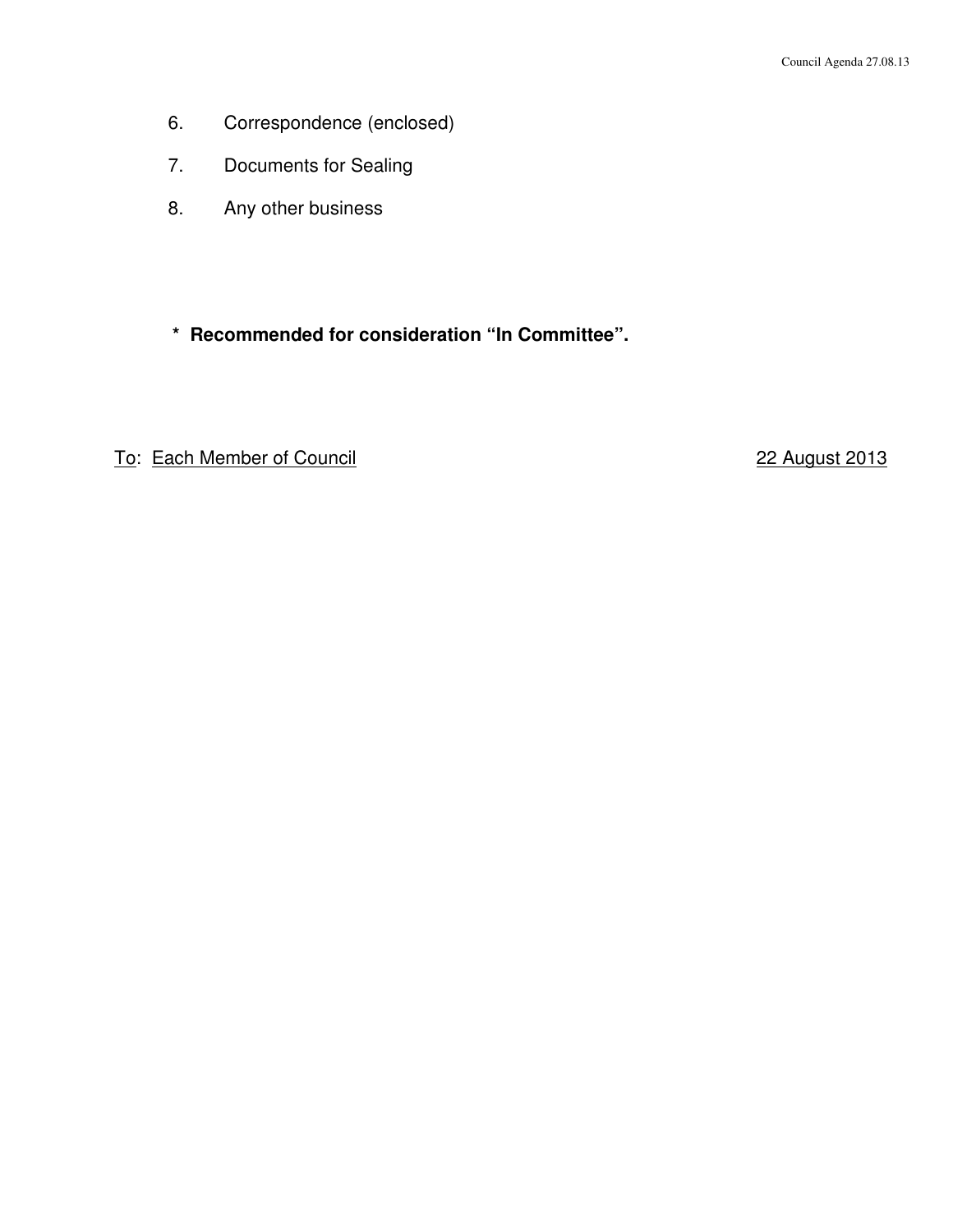# **COUNCIL MEETING**

# **23rd July, 2013.**

| Present:                          | The Mayor, Councillor D. Harding, in the Chair                                                                                                                                                                                                                                                                                                                   |                                                                                                |  |  |  |
|-----------------------------------|------------------------------------------------------------------------------------------------------------------------------------------------------------------------------------------------------------------------------------------------------------------------------------------------------------------------------------------------------------------|------------------------------------------------------------------------------------------------|--|--|--|
|                                   | The Deputy Mayor, Councillor M. Fielding<br>(Items $7.6 - 13.2.1$ )                                                                                                                                                                                                                                                                                              |                                                                                                |  |  |  |
|                                   | <b>Aldermen</b>                                                                                                                                                                                                                                                                                                                                                  |                                                                                                |  |  |  |
|                                   | W. T. Creelman<br>M. T. Hickey (Mrs)<br>N. F. Hillis                                                                                                                                                                                                                                                                                                             | W. J. McClure<br>(Items $1.0 - 13.2.1/iv$ )                                                    |  |  |  |
|                                   | <b>Councillors</b>                                                                                                                                                                                                                                                                                                                                               |                                                                                                |  |  |  |
|                                   | C. S. Alexander (Ms.)<br>D. D. Barbour<br>A. S. Cole<br>G. Duddy<br>E. P. Fielding (Mrs.)                                                                                                                                                                                                                                                                        | <b>B.</b> Fitzpatrick<br>W. A. King<br>R. A. Loftus (Mrs.)<br>G. L. McLaughlin<br>A. McQuillan |  |  |  |
| Officers in<br><b>Attendance:</b> | Town Clerk and Chief Executive, Corporate Director of<br>Environmental Services, Acting Head of Finance, Head<br>of Central Services, Head of Development Services,<br>Head of Leisure Services, Economic Development Manager<br>(Items $1.0 - 6.0$ ), Healthy Living and Sports Manager (Items $1.0 -$<br>5.1), Head of Operations and Administrative Assistant |                                                                                                |  |  |  |
| <b>Apologies:</b>                 | Alderman Bradley, Councillors Archibald, Ms. Boyle,<br>Holmes, McCandless and McClarty                                                                                                                                                                                                                                                                           |                                                                                                |  |  |  |

#### **1.0 MAYOR'S REMARKS**

#### **1.1 Building Control Officer**

 The Mayor referred to the sudden death of Mr. Sam McMullan, Building Control Officer, and extended Council's sympathy to his wife and family. Members and officers stood in silence as a mark of respect.

# **1.2 Fatal Road Traffic Accident**

The Mayor referred to the recent fatal road traffic accident which had claimed the lives of Mr. Declan McKenna and Mr. Christoper O'Neill from Kilrea. The sympathy of Council was extended to the families and the Chief Executive would write accordingly.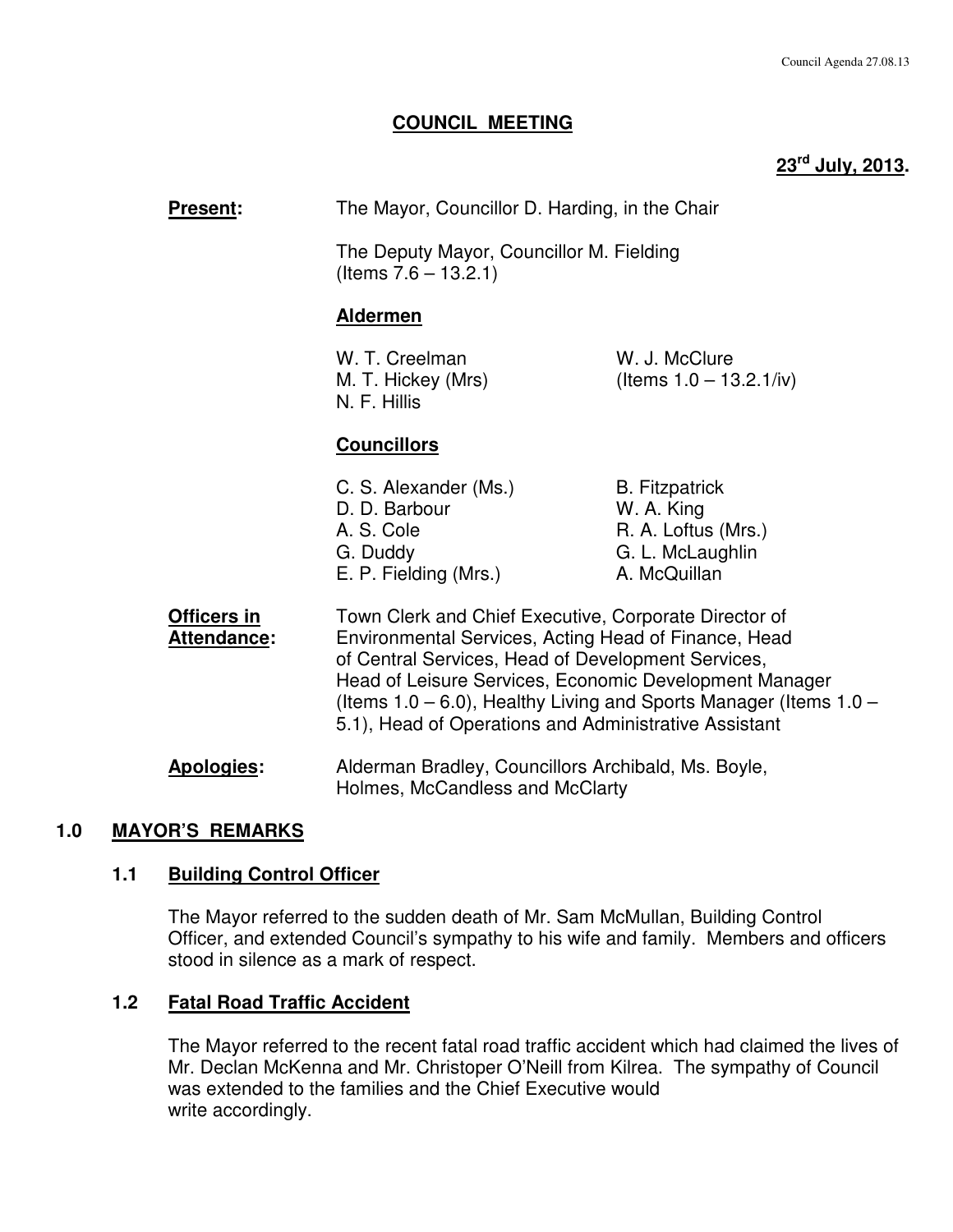#### **1.3 Royal Baby**

The Mayor extended congratulations to their Royal Highnesses, The Duke and Duchess of Cambridge, on the birth of their son. A letter of congratulations would be sent to the Royal couple.

#### **2.0 'IN COMMITTEE'**

 It was agreed that a number of items be considered 'In Committee' at the end of the Meeting.

#### **3.0 MINUTES**

The Minutes of the Council Meeting of  $25<sup>th</sup>$  June, 2013 were confirmed and signed.

#### **4.0 COMMITTEE REPORT**

### **4.1 Planning Committee**

 The Chairman, Alderman Creelman, moved the adoption of the Planning Committee Report; this was duly seconded by Councillor Mrs. Loftus. Matters arising:

#### **4.1.1 Advertisement Signs Opposite 3-9 Portstewart Road, Portrush**

It was agreed that part of the Minute relating to this item should have read as follows:

 'A member voiced disappointment that the Minister had overturned the local Planning Office's decision to refuse this application.'

The Minute would be changed accordingly.

The Committee Report was subsequently agreed.

#### **5.0 Leisure and Development Services' Report**

 The Report of the Corporate Director of Leisure and Development was considered (previously supplied).

Maters arising:

#### **5.1 Proposed Fees and Charges 2013-14**

 Consideration was given to the proposed schedule of fees and charges for 2013-14 as follows:

#### **Health Living and Sport**

#### **Service Area: Coleraine Leisure Centre**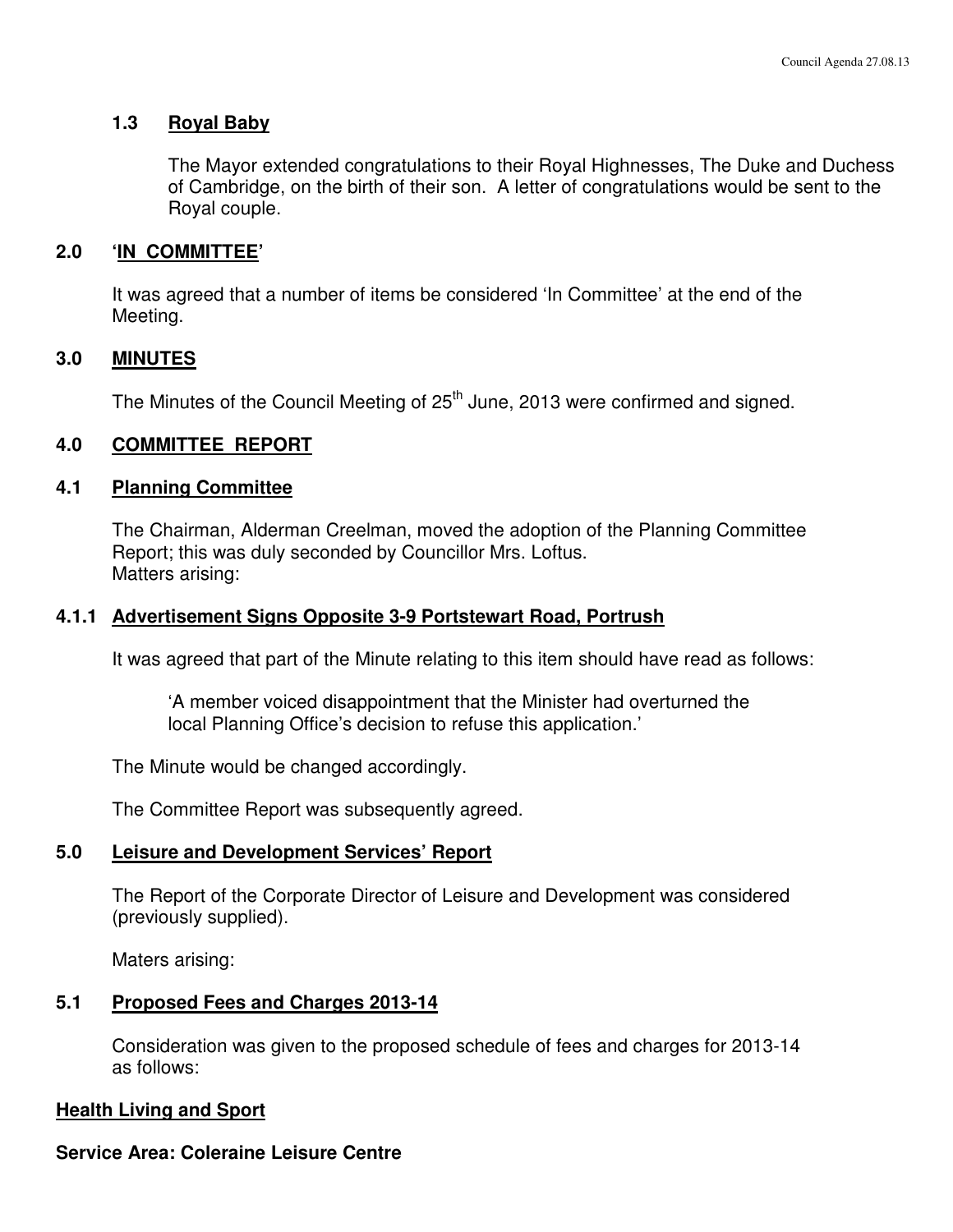| <b>Service</b>                  | <b>Current</b><br>£ | <b>Proposed</b><br>£ | <b>Comments</b>                                                          |
|---------------------------------|---------------------|----------------------|--------------------------------------------------------------------------|
| <b>Fitness Suite</b>            |                     |                      |                                                                          |
| Daily Charge                    |                     |                      |                                                                          |
| Adult                           | 6.00                |                      | Market conditions dictate that no                                        |
| Concession                      | 3.00                |                      | increase should be applied.                                              |
| Junior                          | 3.50                |                      |                                                                          |
| One month pass                  | 42.00               |                      |                                                                          |
| <b>Silver Membership</b>        |                     |                      | Proposal is to streamline                                                |
| Monthly charge (single)         | 32.00               | 25.00                | membership packages and reduce                                           |
| Monthly (Joint)                 | 49.00               |                      | cost to encourage and promote a                                          |
| Monthly (Concessions)           | 16.00               | 18.00                | healthy / affordable lifestyle. Rates<br>will apply to a minimum 3 month |
| <b>Premier Level Membership</b> |                     |                      | membership duration.                                                     |
| Monthly charge (single)         | 36.00               |                      | Membership package will be                                               |
| Monthly (Joint)                 | 57.00               |                      | applicable across a range of                                             |
| Monthly (Concessions)           | 18.00               |                      | activities including;                                                    |
|                                 |                     |                      | The Gym<br>$\bullet$                                                     |
|                                 |                     |                      | <b>Health Suite</b><br>$\bullet$                                         |
|                                 |                     |                      | Swimming                                                                 |
| <b>Classes Membership</b>       |                     |                      |                                                                          |
| Monthly charge (single)         |                     | 20.00                |                                                                          |
| Monthly (concession)            |                     | 15.00                |                                                                          |
| Main Hall                       | 55.00               | 56.50                | All other activity charges are derived                                   |
| <b>Team Games</b>               | 38.50               | 39.50                | from main hall rates.                                                    |
| Court games                     | 6.70                | 7.00                 |                                                                          |
| <b>Minor Hall</b>               | 22.00               | 22.50                | 2.5% increase (with price rounding                                       |
| Clubroom                        | 16.00               | 13.00                | to nearest 50p)                                                          |
| (based on seating capacity)     |                     |                      |                                                                          |
| Main Pool                       | 49.00               | 50.00                |                                                                          |
| <b>Minor Pool</b>               | 32.50               | 33.50                |                                                                          |
| Swimming:                       |                     |                      |                                                                          |
| Adult                           | 3.50                |                      | No change to individual ticket prices                                    |
| Juvenile                        | 2.50                |                      |                                                                          |
| School                          | 1.70                |                      |                                                                          |
| Concession                      | 1.70                |                      |                                                                          |
| Club                            | 1.70                |                      |                                                                          |
| <b>Health Suite:</b>            |                     |                      |                                                                          |
| Adult                           | 5.70                |                      | No change to individual ticket prices                                    |
| Concession                      | 2.90                |                      |                                                                          |
| <b>Student</b>                  | 4.00                |                      |                                                                          |

# **Service Area: Jim Watt Sports Centre**

| <b>Service</b>               | Current $E \mid$ Proposed $E \mid$ Comments |                           |
|------------------------------|---------------------------------------------|---------------------------|
| <b>Fitness Suite</b>         |                                             |                           |
| <b>Club Level Membership</b> |                                             |                           |
|                              |                                             | Proposal is to streamline |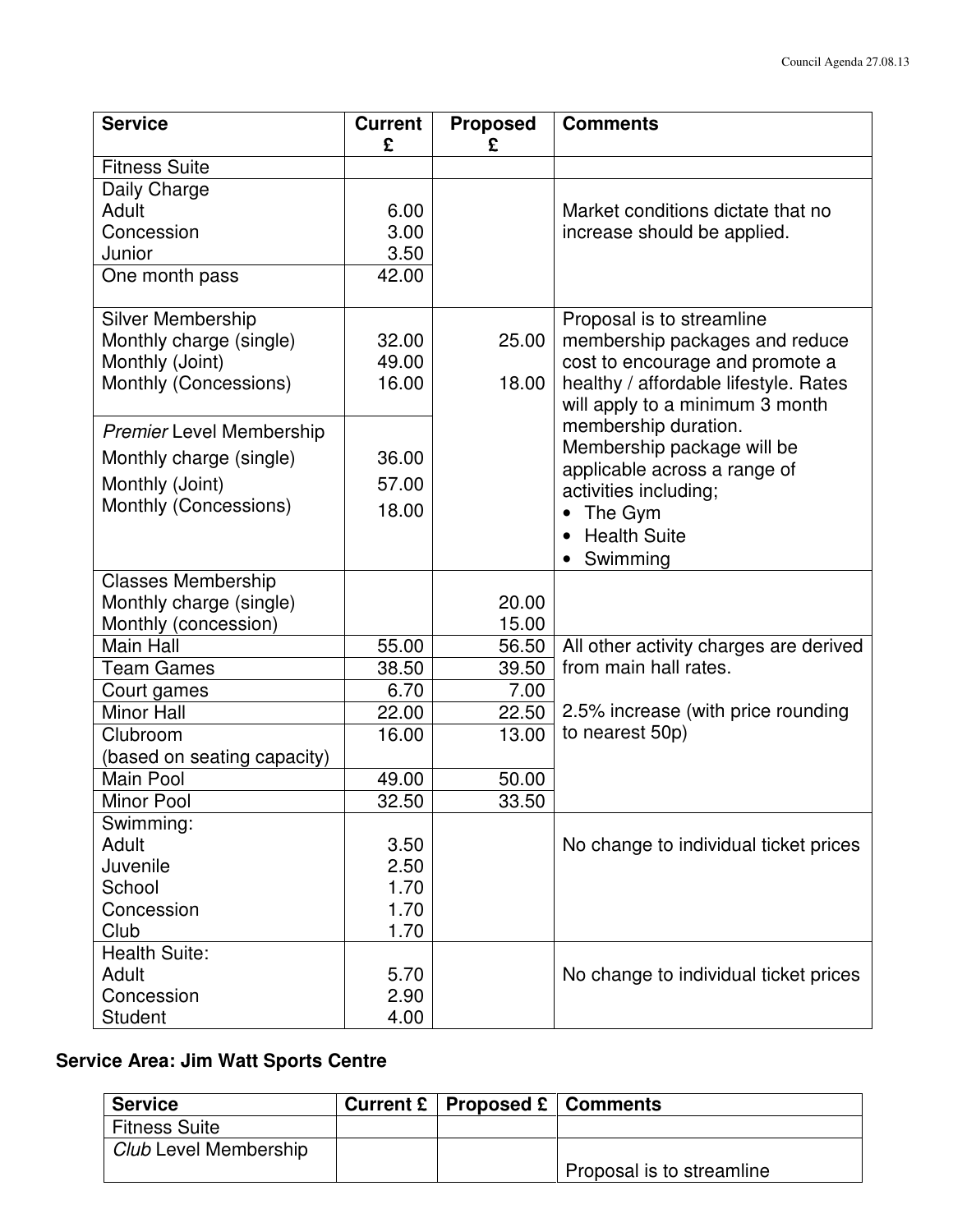| Monthly charge (single)       | 23.50 | 20.00     | membership packages and reduce     |
|-------------------------------|-------|-----------|------------------------------------|
| Monthly (Joint)               | 36.50 |           | cost to encourage and promote a    |
| Monthly (Concessions)         | 12.00 | 15.00     | healthy / affordable lifestyle.    |
| Daily Charge (adult)          | 4.70  |           | No change to daily ticket prices   |
| Daily Charge                  | 2.60  |           |                                    |
| (Concessions)                 |       |           |                                    |
| Sports Hall                   |       |           |                                    |
| Full Hall (per hour)          | 30.00 | 31.00     | All other charges are derived from |
| $\frac{1}{2}$ Hall (per hour) | 15.00 | $15.50$   | main hall rates.                   |
|                               |       |           | 2.5% increase (with price rounding |
|                               |       |           | to nearest 50p)                    |
| Club Room (per hour)          | 13.00 | No change | As above                           |

# **Service Area: Kilrea Sports Complex**

| <b>Service</b>            | <b>Current</b><br>£ | <b>Proposed</b> | <b>Comments</b>                   |
|---------------------------|---------------------|-----------------|-----------------------------------|
| Hall Hire (peak)          | 12.50               | 13.00           |                                   |
| Hall Hire (off peak)      | 6.30                | 6.50            | 2.5% increase applied (with price |
| Indoor Football (peak)    | 17.00               | 17.50           | rounding to nearest 50p)          |
| Indoor football(off peak) | 8.50                | 9.00            |                                   |
| <b>Birthday Parties</b>   | 36.50               | 37.50           |                                   |
| Individual                | 3.10                | 3.20            |                                   |
| MUGA (adult)              | 17.00               | 17.50           |                                   |

# **Service Area: Waterworld**

| <b>Service</b>            | <b>Current</b> | <b>Proposed</b> | <b>Comments</b>                          |
|---------------------------|----------------|-----------------|------------------------------------------|
|                           | £              | £               |                                          |
| Age 1-3 Year Olds         | 1.00           | 1.00            | No change to 1-3yr old ticket            |
| Under 8's                 | 2.90           | 3.00            | 2.5% increase                            |
| Adult                     | 5.00           | 5.10            |                                          |
| Family of 3               | 13.00          | 13.30           |                                          |
| Family of 4               | 17.50          | 18.00           |                                          |
| Family of 5 / Group Rate  | 21.50          | 22.00           |                                          |
| (per head)                |                |                 |                                          |
| Group Rate 20+ (per head) | 4.00           |                 |                                          |
| Bowling 2 per lane        | 8.50           |                 | Continuing downward trend in             |
| Bowling 3 per lane        | 12.50          |                 | Income would advocate no                 |
| Bowling 4-6 per lane      | 15.50          |                 | increase in charges for these<br>tickets |

# **Service Area: Outdoor Activities**

| <b>Service</b>  | <b>Current</b> |       | <b>Proposed   Comments</b>     |
|-----------------|----------------|-------|--------------------------------|
| Bowls (1Hour)   | 2.70           | 2.80  |                                |
| Bowls (3 Hours) | 5.40           | 5.50  | 2.5% increase in charges (with |
| Season Bowling  | 47.00          | 48.00 | price rounding to nearest 10 / |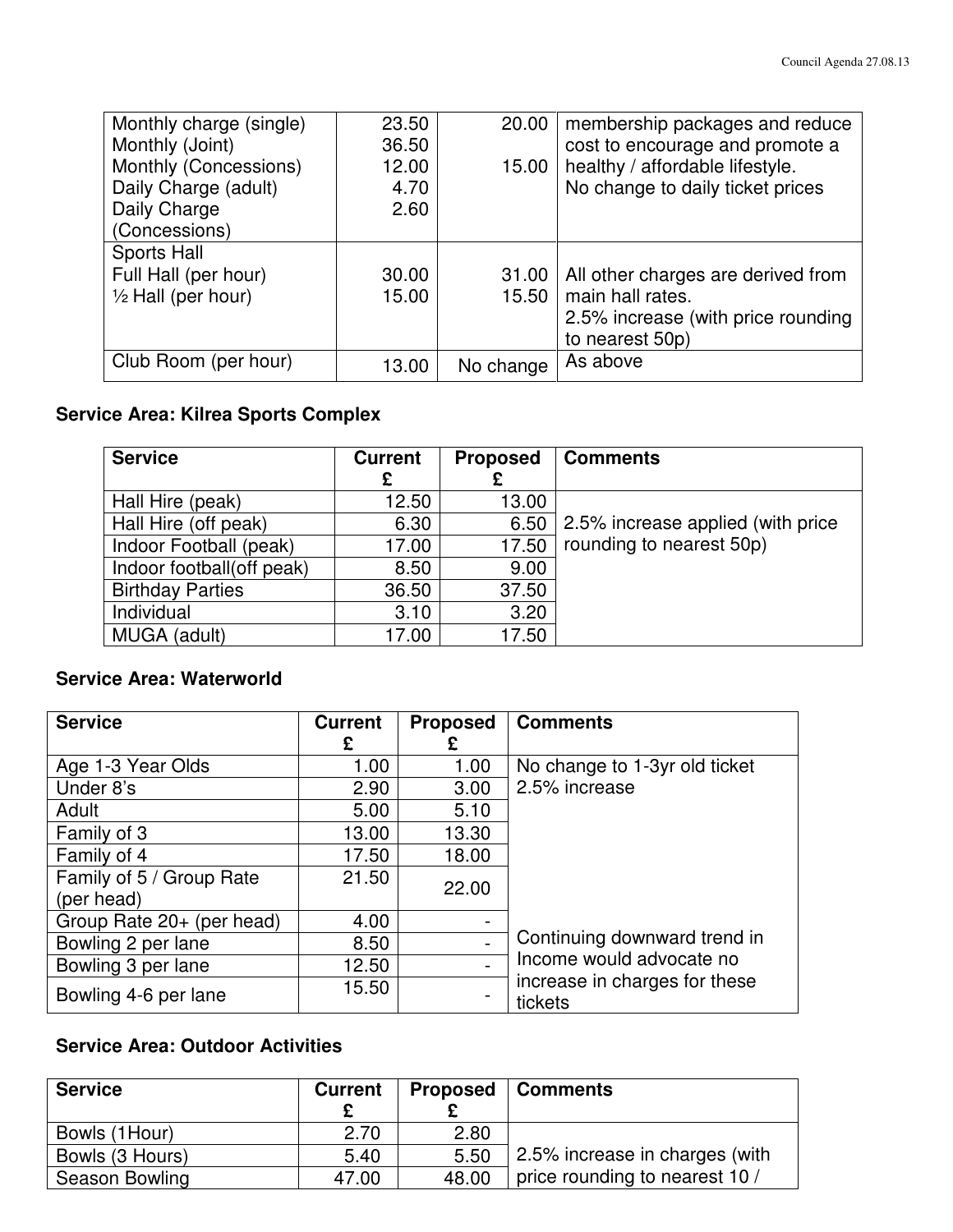| Season Bowling (Retired)                             | 27.20        | 28.00          | 50p)                        |
|------------------------------------------------------|--------------|----------------|-----------------------------|
| Green Fees (Clubs)                                   | 22.00        | 22.50          |                             |
| Hire of Bowls                                        | 1.00         |                |                             |
| <b>Shoe Hire</b>                                     | 1.00         |                |                             |
| <b>Tennis</b><br>Singles<br>(per                     | 2.60         | 2.70           |                             |
| individual)                                          |              |                |                             |
| <b>Tennis Doubles (Court)</b>                        | 6.30         | 6.50           |                             |
| <b>Season Tennis</b>                                 | 47.00        | 48.00          |                             |
| Season Tennis (Under 18)                             | 27.20        | 28.00          |                             |
| Family Tennis<br>Season                              |              |                |                             |
| Ticket -<br>10%<br>discount                          | 42.30        | 43.50          |                             |
| (Min.1 adult 2 children)                             |              |                |                             |
|                                                      |              |                |                             |
| <b>Weekly Tennis</b>                                 | 13.60        | 14.00          |                             |
|                                                      |              |                |                             |
|                                                      | 1.00         |                |                             |
| <b>Racquets Hire</b>                                 |              | $\blacksquare$ | No increase in hire charges |
| Ball Hire (Set of Three)                             | 1.00<br>1.00 | $\blacksquare$ |                             |
| Putting                                              |              |                |                             |
| <b>Crazy Golf</b>                                    | 1.00         |                |                             |
| <b>Crazy Golf</b>                                    | 1.00         |                |                             |
| <b>Outdoor Pitch</b>                                 |              |                |                             |
| <b>Senior Match</b>                                  | 34.50        | 35.50          | 2.5% increase (with price   |
| <b>Junior Match</b>                                  | 21.00        | 21.50          | rounding to nearest 50p)    |
| Outdoor Pitch (no facilities)<br><b>Senior Match</b> | 24.00        | 24.50          |                             |
| <b>Junior Match</b>                                  | 15.50        | 16.00          | 2.5% increase (with price   |
|                                                      |              |                | rounding to nearest 50p)    |
| <b>Training Pitch</b><br><b>Senior Match</b>         |              |                |                             |
|                                                      | 26.50        | 27.00          | 2.5% increase (with price   |
| <b>Junior Match</b>                                  | 17.50        | 18.00          | rounding to nearest 50p)    |
| <b>Athletics Competition</b>                         | 66.00        | 68.00          | 2.5% increase (with price   |
|                                                      | 19.00        | 19.50          | rounding to nearest 50p)    |
| <b>Athletics Training</b>                            |              |                | 2.5% increase (with price   |
|                                                      |              |                | rounding to nearest 50p)    |

# **Service Area: Sports Development**

| <b>Service</b>             | <b>Current</b> | <b>Proposed</b> | Comments                                    |
|----------------------------|----------------|-----------------|---------------------------------------------|
| Wildcats/cubs &            | 2.70           |                 | 2.80   Proposal is increase charges by 2.5% |
| <b>Bambinos</b>            |                |                 | but also introduce loyalty cards in         |
| <b>NRGIZE</b>              | 3.20           | 3.30            | order to promote and encourage a            |
| <b>Actively Aging Well</b> | 3.70           | 3.80            | healthy lifestyle in younger children       |
| <b>Teenie Tumblers</b>     | 4.80           | 5.00            |                                             |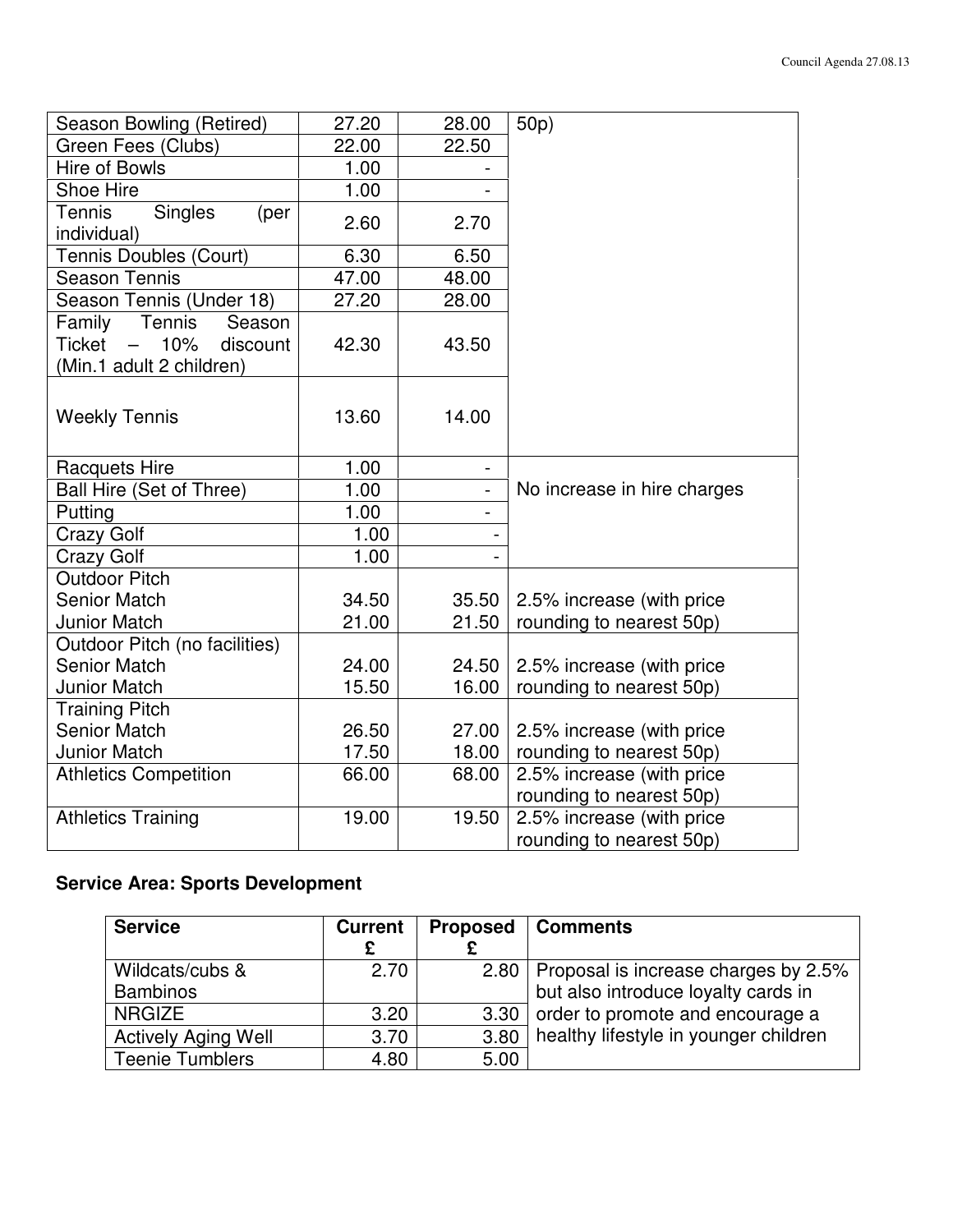# **Service Area: Watersports Centre**

| <b>Service</b>                                                                   | <b>Current</b><br>£ | <b>Proposed</b><br>£ | <b>Comments</b>                                       |
|----------------------------------------------------------------------------------|---------------------|----------------------|-------------------------------------------------------|
| <b>Committee/Meeting</b><br>Room -                                               |                     |                      |                                                       |
| Hourly charge:<br>Community / Sports<br>Clubs<br>Commercial                      | 11.00<br>17.00      | 13.00                | Per hour charge based on seating<br>capacity          |
| Full Day Hire (9am -<br>5pm)<br>Community/Sports Clubs<br><b>Commercial Rate</b> | 68.00<br>105.00     |                      |                                                       |
| Showers & Changing<br>Hourly charge                                              | 11.00               | 11.50                | 2.5% increase (with price rounding<br>to nearest 50p) |
| Kitchen                                                                          | 5.80                | 6.00                 | 2.5% increase (with price rounding<br>to nearest 50p) |
| Additional hours - per<br>hour outside above<br>periods (inc. Bank<br>Holidays)  |                     | 17.00                |                                                       |

# **Service Area: The Warren, Portstewart**

| <b>Service</b>                                                                  | <b>Current</b><br>£ | <b>Proposed</b> | <b>Comments</b>                              |
|---------------------------------------------------------------------------------|---------------------|-----------------|----------------------------------------------|
| Hourly charge:                                                                  |                     |                 |                                              |
| <b>Committee Room</b>                                                           |                     | 3.50            | Per hour charge based on seating<br>capacity |
| <b>Pavilion Room</b>                                                            |                     | 5.00            |                                              |
| Additional hours - per<br>hour outside above<br>periods (inc. Bank<br>Holidays) |                     | 17.00           |                                              |

# **Community Centres and Town Halls**

# **Service Area: Community Centres**

| <b>Service</b>          | <b>Current</b> | <b>Proposed   Comments</b>             |
|-------------------------|----------------|----------------------------------------|
| Ballysally*             |                |                                        |
| General Purpose Area:   |                |                                        |
| <b>Community Group</b>  | 7.40           | - Impact of raising hire fees could    |
| <b>Statutory Agency</b> | 12.85          | 13.20   potentially have a detrimental |
| Commercial              | 13.60          | 14.00 effect on the Community          |
| Social Area/Coffee Bar: |                | accessing some of the services         |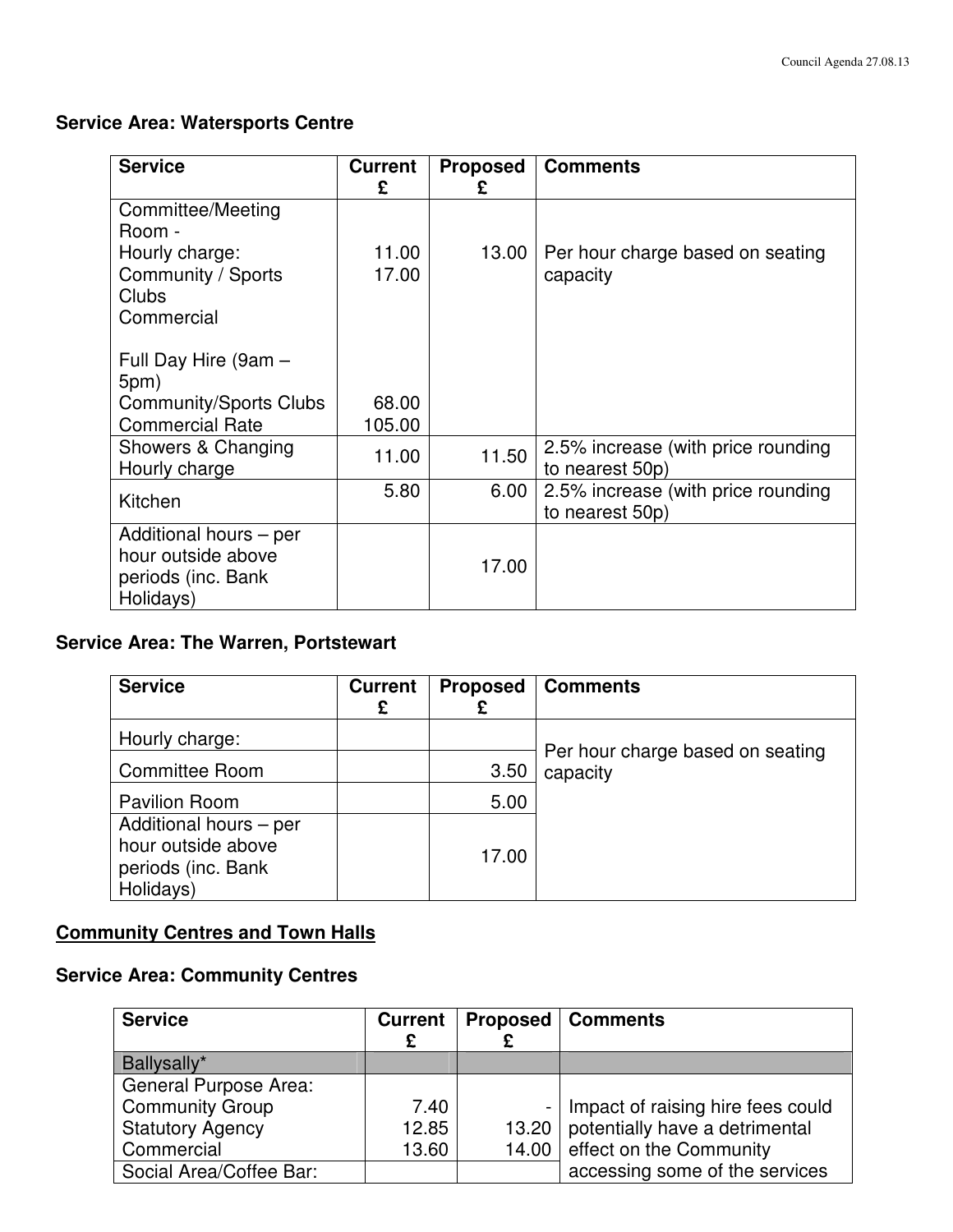| <b>Community Group</b>   | 7.40  |       | available in the centre therefore |
|--------------------------|-------|-------|-----------------------------------|
| <b>Statutory Agency</b>  | 12.85 | 13.20 | the recommendation is to not      |
| Commercial               | 13.60 | 14.00 | increase community charges for    |
| Training Room:           |       |       | same.                             |
| <b>Community Group</b>   | 7.40  |       |                                   |
| <b>Statutory Agency</b>  | 12.84 | 13.20 | All other charges - 2.5%          |
| Commercial               | 13.60 | 14.00 | increase                          |
| Art/Kiln Room:           |       |       |                                   |
| <b>Community Group</b>   | 7.40  |       |                                   |
| <b>Statutory Agency</b>  | 12.85 | 13.20 |                                   |
| Commercial               | 13.60 | 14.00 |                                   |
| Main Hall:               |       |       |                                   |
| <b>Community Group</b>   | 12.70 |       |                                   |
| <b>Statutory Agency</b>  | 18.80 | 19.30 |                                   |
| Commercial               | 22.00 | 22.50 |                                   |
| <b>Computer Suite:</b>   |       |       |                                   |
| <b>Community Group</b>   | 7.40  |       | Plus tutor fees where applicable. |
| <b>Statutory Agency</b>  | 13.25 | 13.60 |                                   |
| Commercial               | 16.70 | 17.10 |                                   |
| Kitchen:                 |       |       |                                   |
| <b>Community Group</b>   | 5.40  |       | These charges are per session     |
| <b>Statutory Agency</b>  | 11.00 | 11.30 | rather than per hour.             |
| Commercial               | 11.00 | 11.30 |                                   |
| Outdoor Multi Play Area: |       |       |                                   |
| <b>Adult Rates:</b>      |       |       |                                   |
| <b>Community Group</b>   | 16.00 |       |                                   |
| <b>Statutory Agency</b>  | 26.40 | 27.00 |                                   |
| Commercial               | 27.00 | 27.70 |                                   |
| Junior Rates:            |       |       |                                   |
| <b>Community Group</b>   | 10.60 |       |                                   |
| <b>Statutory Agency</b>  | 17.75 | 18.20 |                                   |
| Commercial               | 20.00 | 20.50 |                                   |

\*Excludes charges applied to the Ballysally Youth Club as these are set and approved by NEELB.

| <b>Coleraine West</b>                                                               |      |       |                                              |
|-------------------------------------------------------------------------------------|------|-------|----------------------------------------------|
| Main Hall                                                                           | 7.70 | 6.50  |                                              |
| 1/ <sub>2</sub> Main Hall                                                           | 4.50 | 5.00  | Charges based on seating                     |
| Hall 2                                                                              | 6.20 | 5.00  | capacity & Community Centres                 |
| <b>Committee/Meeting Room</b>                                                       | 3.50 | 3.50  | average charge                               |
| <b>Boxing Club Room</b>                                                             | 6.20 | 6.20  |                                              |
| Additional hours - per hour<br>outside above periods (inc.<br><b>Bank Holidays)</b> |      | 17.00 |                                              |
| Harpur's Hill                                                                       |      |       |                                              |
| Main Hall                                                                           | 3.60 | 6.50  | Per hour charge based on<br>seating capacity |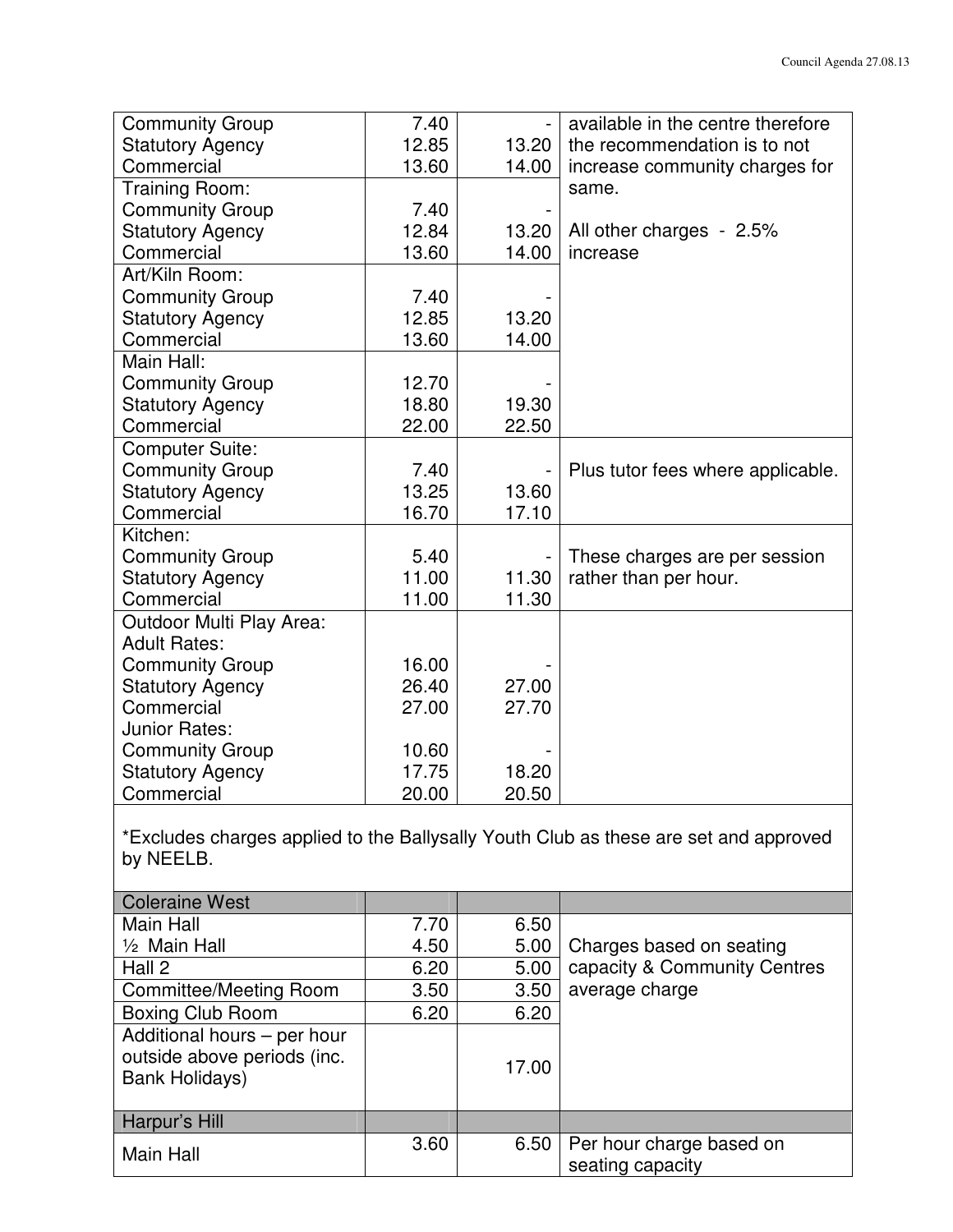| Additional hours - per hour<br>outside above periods (inc.<br><b>Bank Holidays)</b>  |       | 17.00 |                          |
|--------------------------------------------------------------------------------------|-------|-------|--------------------------|
| <b>Millburn Community</b>                                                            |       |       |                          |
| <b>Main Hall</b>                                                                     | 5.10  | 6.50  | Per hour charge based on |
| <b>Committee Room</b>                                                                | 3.30  | 3.50  | seating capacity         |
| Additional hours - per hour<br>outside above periods (inc.<br><b>Bank Holidays)</b>  |       | 17.00 |                          |
| Peter Thompson Hall -<br>Castlerock                                                  |       |       |                          |
| Main Hall                                                                            | 7.70  | 6.50  |                          |
| Fee Paying Sport Activity                                                            | 10.80 | 10.80 | Per hour charge based on |
| <b>Minor Hall</b>                                                                    | 4.60  | 6.50  | seating capacity         |
| <b>Pavilion Area</b>                                                                 | 5.70  | 6.50  |                          |
| <b>Committee Room</b>                                                                | 3.50  | 3.50  |                          |
| Sleepovers - per day                                                                 |       |       |                          |
| Groups up to 10 people                                                               | 27.00 | 28.00 | 2.5% increase            |
| Groups 11-20                                                                         | 42.00 | 43.00 |                          |
| Groups 21 or more                                                                    | 63.00 | 64.50 |                          |
| Additional hours - per hour                                                          |       |       |                          |
| outside above periods (inc.                                                          |       | 17.00 |                          |
| <b>Bank Holidays)</b>                                                                |       |       |                          |
| Portballintrae                                                                       |       |       |                          |
| Main Hall                                                                            | 7.70  | 6.50  | Per hour charge based on |
| <b>Committee Room</b>                                                                | 3.50  | 5.00  | seating capacity         |
| Additional hours - per hour<br>outside above periods (inc.<br>Sundays/Bank Holidays) |       | 17.00 |                          |
| Windyhall                                                                            |       |       |                          |
| Main Hall                                                                            | 7.70  | 6.50  | Per hour charge based on |
| <b>Committee Room</b>                                                                | 3.50  | 3.50  | seating capacity         |
| Additional hours - per hour                                                          |       |       |                          |
| outside above periods (inc.<br><b>Bank Holidays)</b>                                 |       | 17.00 |                          |

# **Service Area: Town Halls**

| <b>Service</b>             | <b>Current</b><br>£ | <b>Proposed</b> | <b>Comments</b>                  |
|----------------------------|---------------------|-----------------|----------------------------------|
| <b>Coleraine Town Hall</b> |                     |                 |                                  |
| Main Hall:                 |                     |                 |                                  |
| Daily $(9am - 5pm)$        | 84.00               |                 |                                  |
| Evening. (6pm -11.00pm)    | 84.00               | 12.50           |                                  |
| All Day $(10am - 10pm)$    | 146.00              |                 | Per hour charge based on seating |
| Full Day $(9am - 11pm)$    | 167.00              |                 | capacity & Town Halls average    |
| <b>Council Chamber:</b>    |                     |                 | charge                           |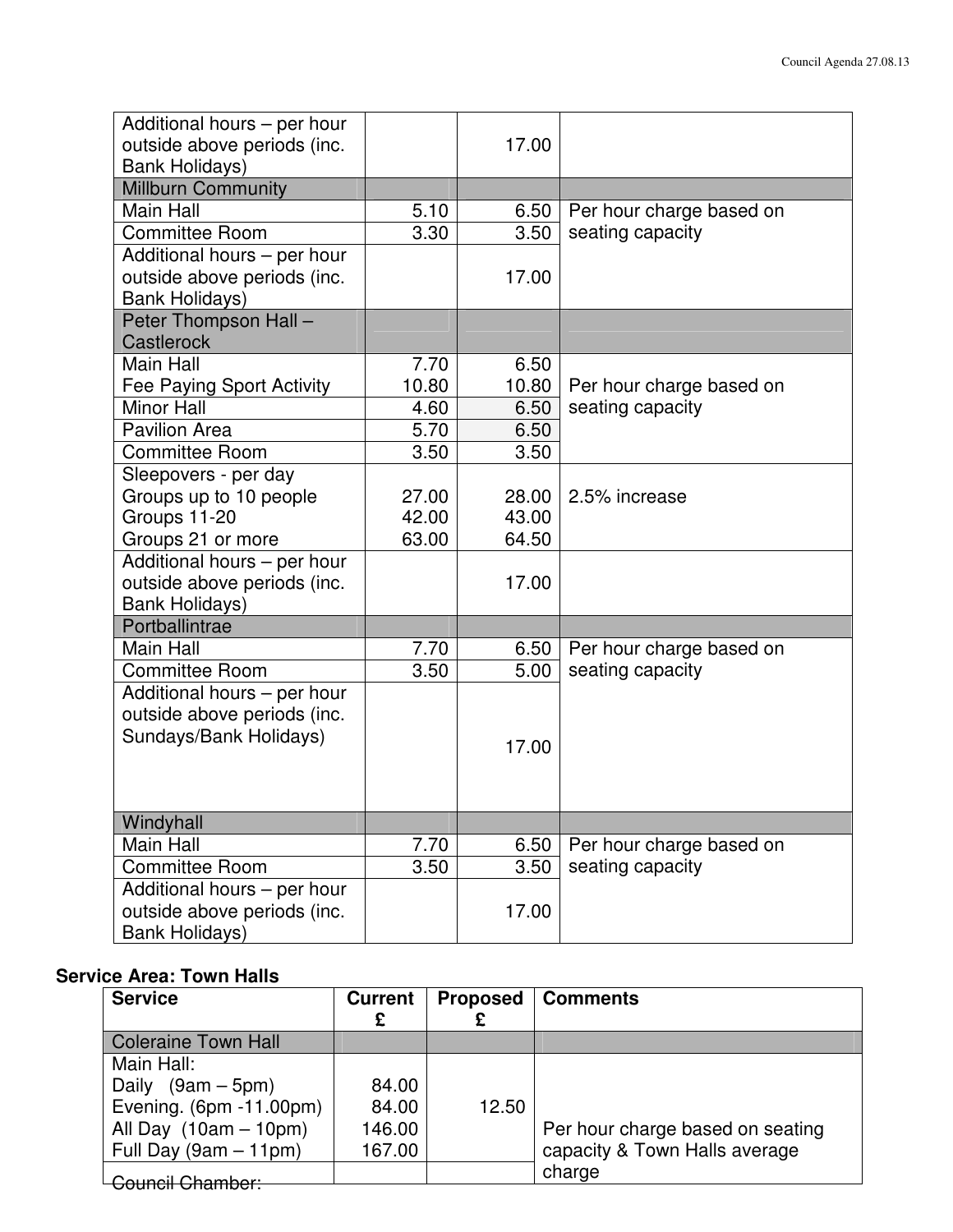| Daily<br>$(9am - 5pm)$       | 39.00  | 5.50   |                                  |
|------------------------------|--------|--------|----------------------------------|
| Evening $(6pm - 11pm)$       | 39.00  |        |                                  |
| Small Room:                  |        |        |                                  |
| Daily<br>$(9am - 5pm)$       | 17.00  | 2.80   |                                  |
| Evening $(6pm - 11pm)$       | 17.00  |        |                                  |
| <b>Kitchen Facilities</b>    | 7.80   | 8.00   |                                  |
| Stage Lighting               | 17.00  | 17.50  | 2.5% increase                    |
| Piano                        | 5.30   | 5.50   |                                  |
| Additional hours - per       | 17.00  | 17.00  |                                  |
| hour outside above           |        |        |                                  |
| periods (inc. Bank           |        |        |                                  |
| Holidays)                    |        |        |                                  |
| <b>Portrush Town Hall</b>    |        |        |                                  |
| Main Hall:                   |        |        |                                  |
|                              |        |        |                                  |
| $(9am - 5pm)$<br>Daily       | 77.00  |        |                                  |
| Evening $(6pm - 11pm)$       | 77.00  | 12.50  | Per hour charge based on seating |
| All Day $(10am - 10pm)$      | 136.00 |        | capacity                         |
| Full Day $(9am - 11pm)$      | 155.00 |        |                                  |
| Meeting Room:                |        |        |                                  |
| $(9am - 5pm)$<br>Daily       | 33.00  | 5.50   |                                  |
| Evening $(6pm - 11pm)$       | 33.00  |        |                                  |
| Girvan Room:                 |        |        |                                  |
| $(9am - 5pm)$<br>Daily       | 33.00  | 5.50   |                                  |
| Evening $(6pm - 11pm)$       | 33.00  |        |                                  |
| <b>Wedding Ceremony (2)</b>  | 53.00  | 54.50  | 2.5% increase                    |
| hours)                       |        |        |                                  |
| <b>Wedding Reception</b>     | 155.00 | 159.00 | 2.5% increase                    |
| Kitchen Facilities           | 7.80   | 8.00   |                                  |
| <b>Stage Lighting</b>        | 11.00  | 11.50  | 2.5% increase                    |
| Piano                        | 5.30   | 5.50   |                                  |
| Additional hours - per       |        |        |                                  |
| hour outside above           | 17.00  | 17.00  |                                  |
| periods (inc. Bank           |        |        |                                  |
| Holidays)                    |        |        |                                  |
|                              |        |        |                                  |
|                              |        |        |                                  |
| <b>Portstewart Town Hall</b> |        |        |                                  |
| Main Hall:                   |        |        |                                  |
| Daily<br>$(9am - 5pm)$       | 77.00  | 11.50  | Per hour charge based on seating |
| Evening $(6pm - 11pm)$       | 77.00  |        | capacity                         |
|                              | 136.00 |        |                                  |
| All Day $(10am - 10pm)$      |        |        |                                  |
| Full Day (9am - 11pm)        | 146.00 |        |                                  |
| Minor Hall:                  |        |        |                                  |
| Daily<br>$(9am - 5pm)$       | 33.00  | 5.50   |                                  |
| Evening $(6pm - 11pm)$       | 33.00  |        |                                  |
| <b>Kitchen Facilities</b>    | 7.80   | 8.00   |                                  |
| Piano                        | 5.30   | 5.50   | 2.5% increase                    |
| Additional hours - per       |        |        |                                  |
| hour outside above           | 17.00  | 17.00  |                                  |
| periods (inc. Bank           |        |        |                                  |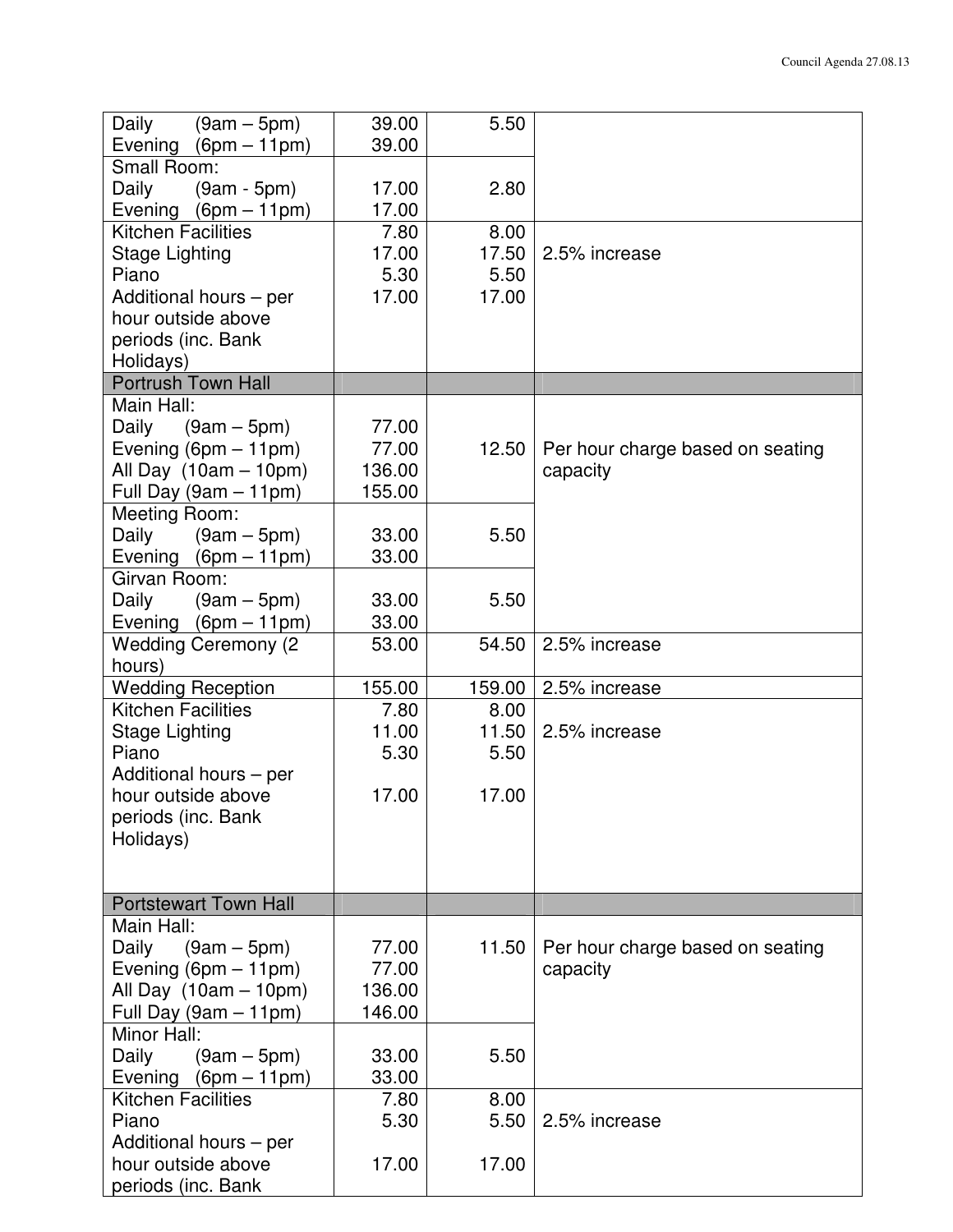| Holidays)               |       |                                    |
|-------------------------|-------|------------------------------------|
| <b>Kilrea Town Hall</b> |       |                                    |
| Rooms 1 & 2 (Upstairs)  |       |                                    |
| <b>Community Rate</b>   | 7.80  | Rates set by community association |
| <b>Commercial Rate</b>  | 13.50 |                                    |
| Room 3 - Small          | 5.30  |                                    |
| (Downstairs)            |       |                                    |
| Double Room (Rooms 1    |       |                                    |
| & 2 opened up)          | 12.80 |                                    |
| <b>Community Rate</b>   | 22.00 |                                    |
| <b>Commercial Rate</b>  |       |                                    |
| Kitchen                 | 3.60  |                                    |

**In acknowledgement that the standardisation of charges may result in an increase in charges for existing customers beyond the average 2.5% increase it is recommended that a 'price amnesty' is applied to any existing customer for a period of one year from the date of implementation.** 

# **Coleraine Leisure Centre – 30th Anniversary**

In order to celebrate the 30<sup>th</sup> Anniversary of Coleraine Leisure Centre a number of promotional events would be planned throughout the year including:

**Price Roll-back** – 1<sup>st</sup> Anniversary weekend prices would be at the 1983 rates.

#### **Recommendations:**

The proposed recommendations were as follows:

- 1. Agree the proposed schedule of Fees and charges for 2013-14;
- 2. Agree an amendment to the Access to Leisure Scheme which reflected cost of service provision;
- 3. Agree the adjustment of opening hours in Council facilities included in this report which do not currently operate on Sundays/Bank Holidays, to include requests for bookings on these days;

 4. Agree eligibility for discount/commercial charges for specified venues. Following discussion it was proposed by Councillor McQuillan and seconded by Alderman Hillis:

That Council accept the recommendations.

As an amendment it was proposed by Councillor King and seconded by Councillor Fitzpatrick:

 That Council accept the recommendations with the proviso that the price roll-back for Coleraine Leisure Centre's 30<sup>th</sup> Anniversary be extended to a week.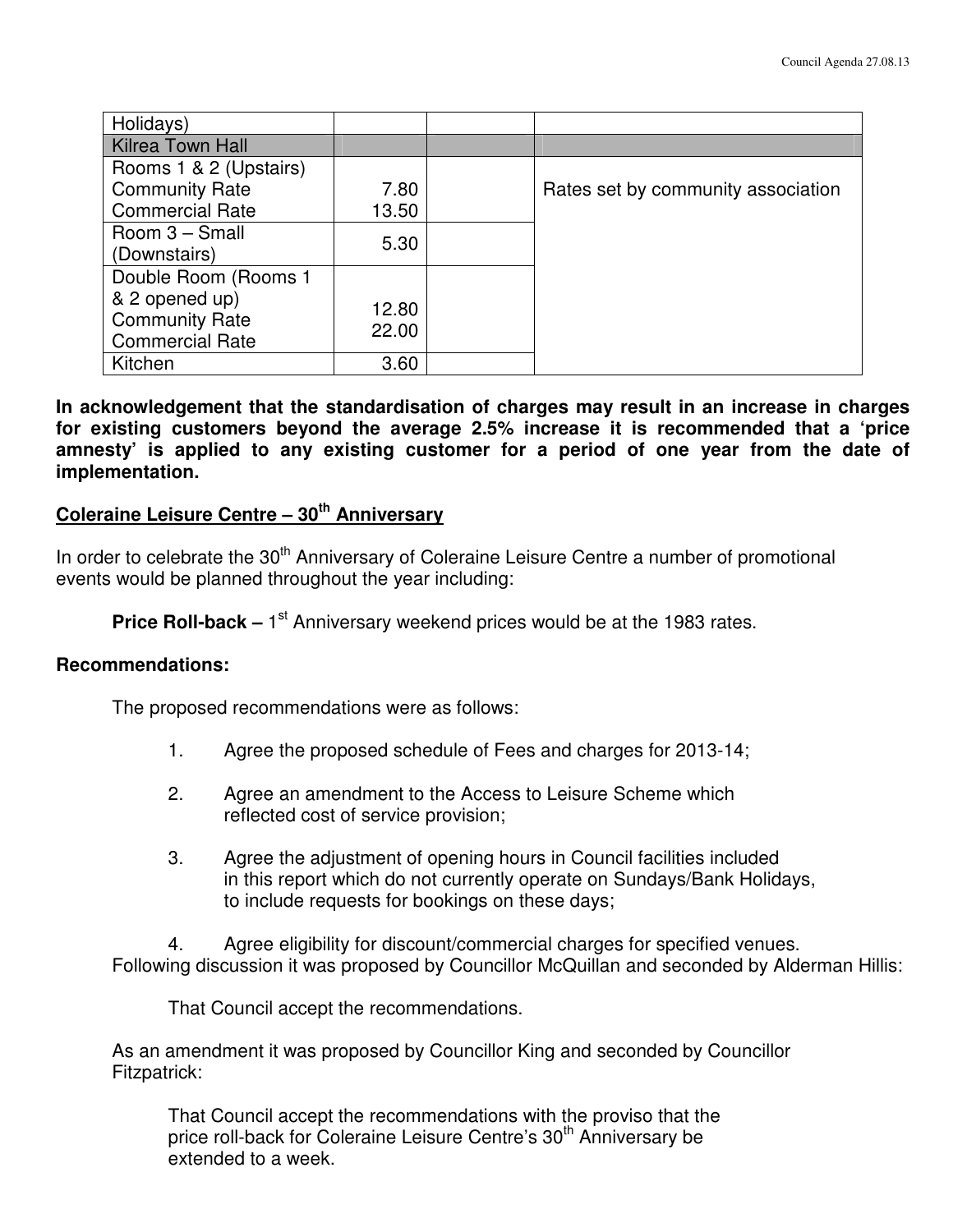On being put to the Meeting three members voted in favour of the amendment.

On the substantive motion being put the Meeting ten members voted in favour.

In relation to the adjustment of opening hours for Council facilities to include requests for Sunday bookings Councillor Barbour asked that it be recorded that he believed Sunday standardisation was the secularisation of society.

#### **5.2 Portrush Summer Theatre**

A request had been received from the organisers of Portrush Summer Theatre for financial assistance in the promotion of the 57<sup>th</sup> season of the Theatre.

#### **Agreed:**

That Council award a grant of £2,000 for 2013-14.

#### **5.3 Garvagh Clydesdale and Vintage Vehicle Club**

 A request had been received from the organisers for financial assistance in promoting the  $2013$  Annual Show and Parade in Garvagh on Saturday,  $7<sup>th</sup>$  September, 2013.

#### **Agreed:**

That Council award a grant of £1,000.

#### **5.4 Request to Operate Segways on Council Property**

 A request had been received from Mr. Mick Elliott (Segway Express) to use Council property such as East Strand, West Strand, Whiterocks and Christie Park to offer Segway rides to the public. Each site would be chosen on its suitability following risk assessment.

#### **Agreed:**

On the proposal of Councillor Duddy and seconded by Councillor Mrs. Loftus that Council grant a three year lease to allow Mr. Elliott the use of Council lands (agreed in advance and subject to risk assessment and insurances), with the option of renewal for a further two years.

#### **5.5 Project Alchemy**

The Head of Development Services advised members that this was the Economic Development Manager's last Meeting with Council as she was leaving on 31<sup>st</sup> July, 2013 to take up her new position with Derry City Council.

 The Economic Development Manager provided a presentation on Project Alchemy which was designed by the officer team to co-ordinate and stimulate business development in the Borough over a three year period. An application for funding of the project had been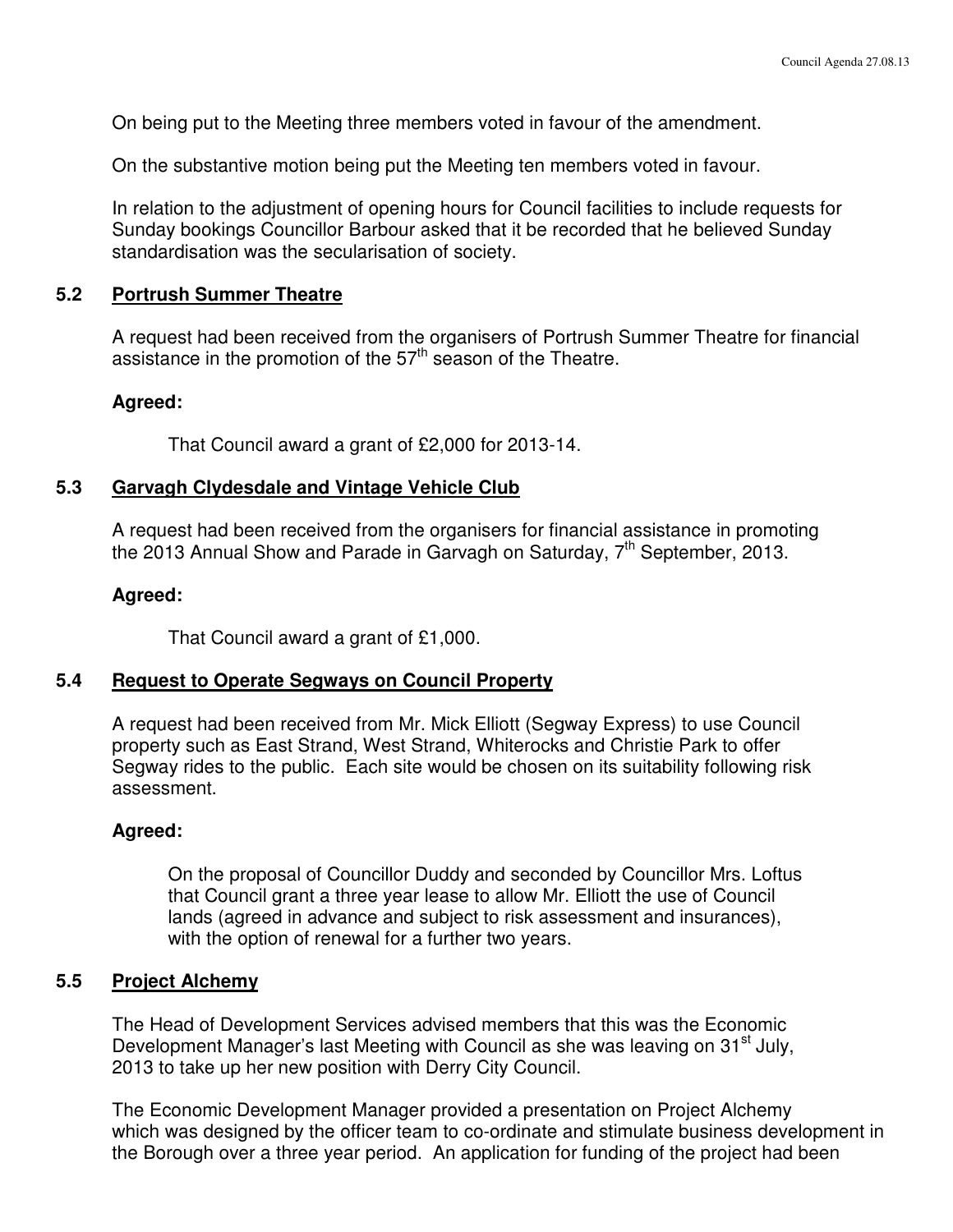successful with an offer of £373,500 secured (75%). Project Alchemy would run until September 2015 and Council's match funding would be split across three financial years.

#### **Agreed:**

 On the proposal of Alderman Hillis and seconded by Alderman Mrs. Hickey that Council accepts the Letter of Offer for £373,500 for Project Alchemy and agrees match funding of £124,500 over three years.

The Mayor thanked the Economic Development Manager for her comprehensive presentation and extended congratulations and best wishes to her for the future. Various other members asked to be associated with these comments.

### **5.6 North East Peace III Partnership**

Reported that a decision from the Special European Union Programmes Body (SEUPB) on an extension on time for the Phase 2 Action Plan was imminent and if granted seven projects (as listed in the Report) would receive a three month extension from September 2013 until December 2013. A decision was also awaited on the continuation of technical assistance to Council until June 2014.

#### **Agreed:**

That Council approves the extensions to the Peace III Action Plan and supporting technical assistance subject to SEUPB approval.

#### **5.7 Community Asset Transfer in Northern Ireland – Consultation Document**

Consideration was given to the draft response to the Department for Social Development's consultation on a new policy framework to support Community Asset Transfer. The closing date for responses was  $23<sup>rd</sup>$  August, 2013.

#### **Agreed:**

That Council approves the draft response to the DSD Community Asset Transfer consultation.

#### **5.8 For information**

Members noted information on the following topics, as contained in the report:

- **Causeway Museum Service;**
- 'August Craft Month' Flowerfield Arts Centre;
- DVA Review Coleraine.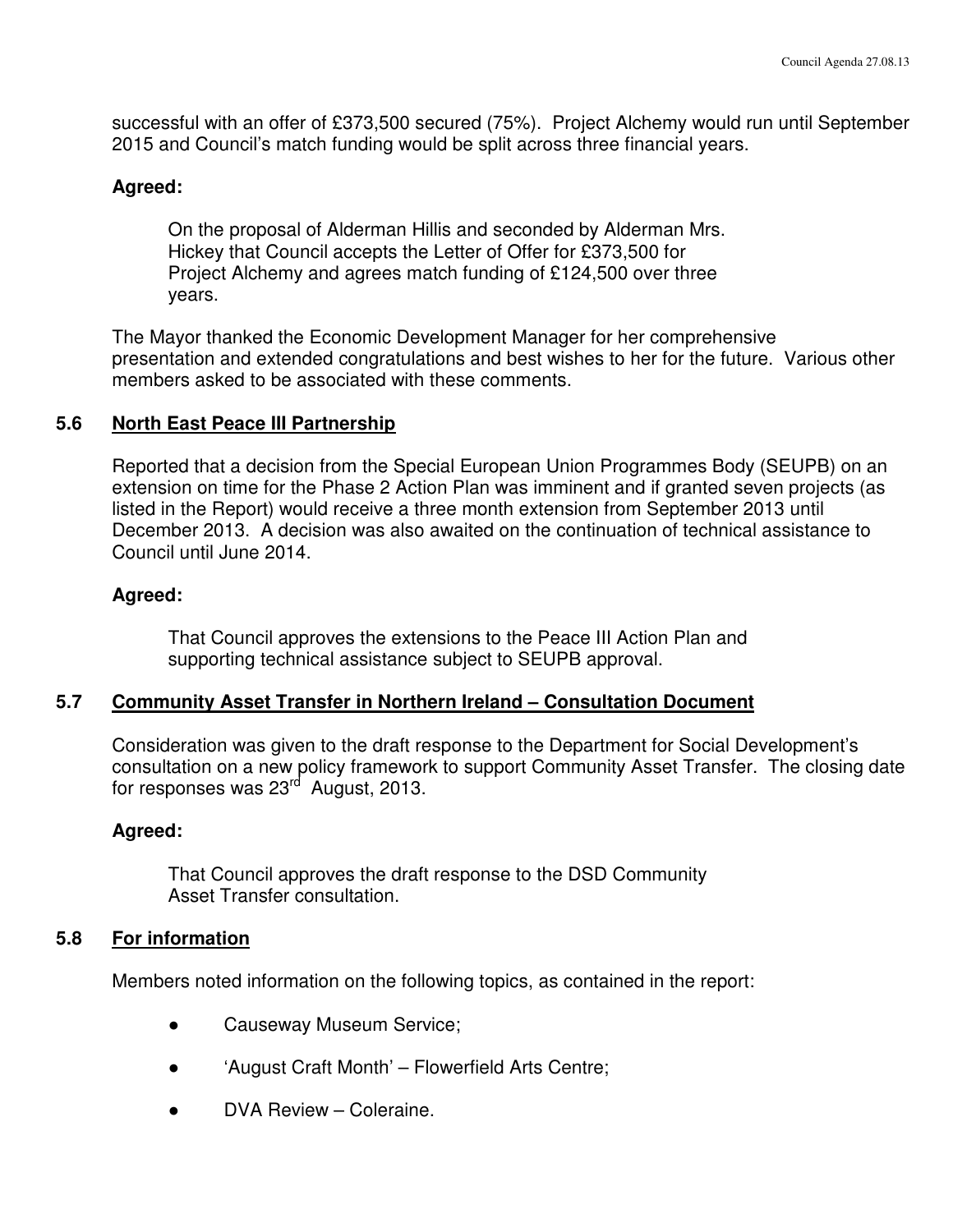#### **6.0 MINISTER FOR THE ENVIRONMENT**

 The Mayor advised members that he had written to the new Minister for the Environment, Mark H. Durkin, congratulating him on his new position and inviting him to visit Coleraine in the near future.

#### **7.0 ENVIRONMENTAL SERVICES REPORT**

 The Report of the Corporate Director of Environmental Services was considered (previously supplied).

Matters arising:

#### **7.1 Dereliction Intervention Funding – Department of Environment (DOE) – June Monitoring Round Additional Funding**

 Reported that following the financial assistance being made available from the Department of the Environment to address the problem of dereliction the Minister had undertaken to prioritise any surplus in-year monitoring monies into addressing dereliction issues across Northern Ireland. Following the June monitoring round the Minister has made £1.5 million available of which £140,000 has been allocated to Council on the basis of an application submitted in December 2012.

#### **Agreed:**

 On the proposal of Councillor Duddy and seconded by Councillor McQuillan that Council accept the funding package of £140,000 and that the Environmental Services Committee oversee the identification and delivery of building, restoration and environmental improvement works.

#### **7.2 Department of Regional Development Proposed Road Races (Amendment) Bill**

Reported that subsequent to this year's North West '200' representations had been made to the Minister for Regional Development to explore the possibilities around amendments to the Road Closure legislation to allow a more flexible approach to the closure of roads used for racing purposes.

 Subsequent to the representations the Minister published the Road Races (Amendment) Bill for consultation on  $8<sup>th</sup>$  July, 2013 with a closing date of  $7<sup>th</sup>$  October, 2013. The consequences of this proposed legislation has the potential to impact on traders and residents within the triangle area, the organising Club, Council services and a range of other stakeholders such as schools, churches and essential services.

#### **Agreed:**

 That Council welcomes the proposed legislation and that a local consultation process be undertaken jointly by Council and Coleraine and District Motor Club to report to the Environmental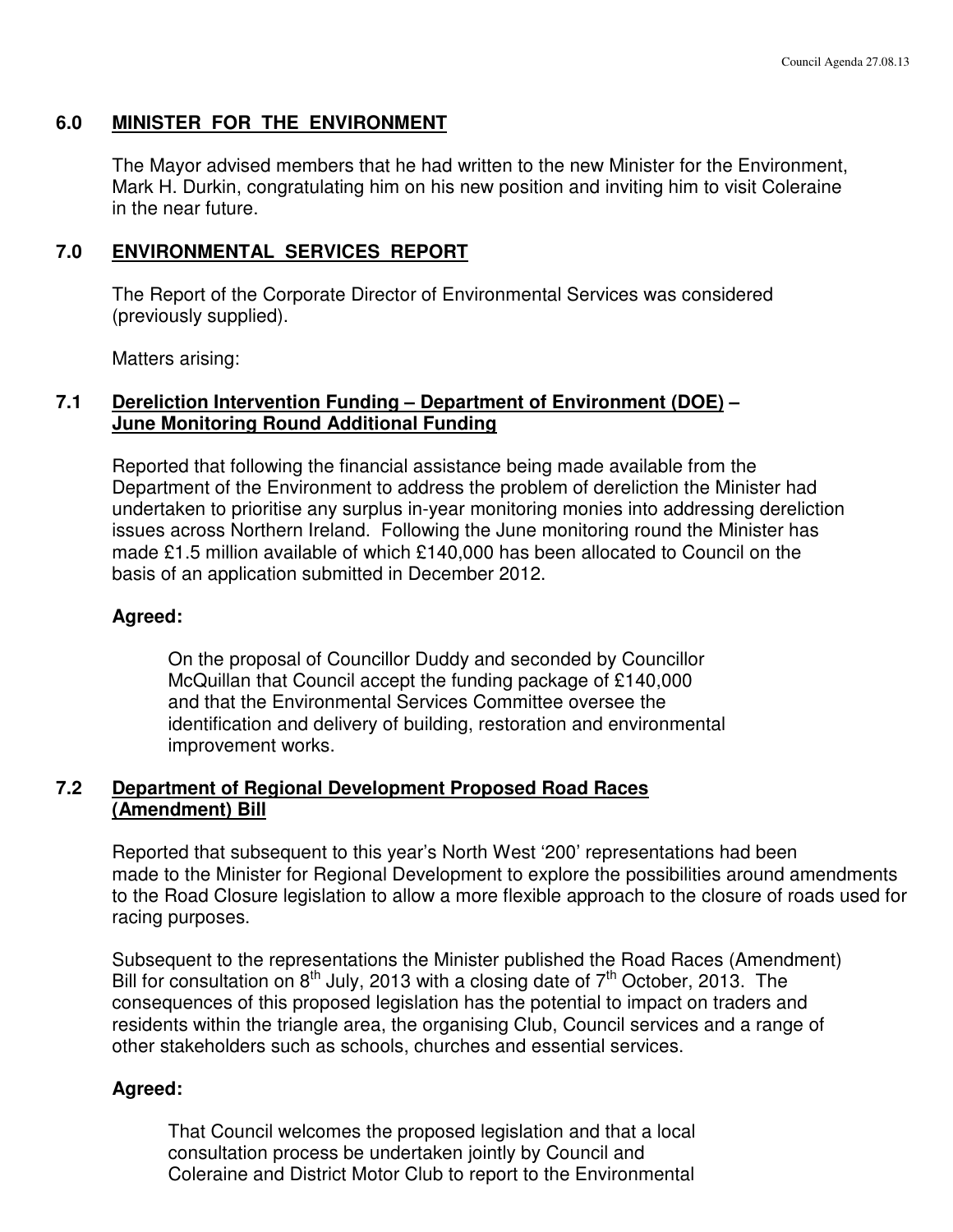Services Committee in September.

#### **7.3 Annual Tenders**

Consideration was given to the process applied for annual tenders through creating a select list from successful applications. Due to a poor response Council had re advertised for Builders Hardware, Tyres and Building Work and the following applications had been received:

- Builders Hardware: H. & T. Bellas Ltd.
- Tyres: Charles Hurst, Coleraine Tyres, Philip White Tyres Oliver Transport Services
- **Building Work: None**

#### **Agreed:**

 That Council appoint the suppliers listed above and when Building Work is required quotations be sought from local firms.

#### **7.4 Department of Regional Development Speed Restrictions**

Reported that the Department of Regional Development, Roads Service, was proposing to introduce a 40 mph speed limit on the A2 at Downhill to include a stretch of the Mussenden Road (approximately 175 mts) and the Seacoast Road (approximately 350 mts).

#### **Agreed:**

That Council support the introduction of the proposed speed restrictions.

#### **7.5 Transforming Your Care**

Following recent community consultations based on Transforming Your Care one of the priority areas for review is the health and well being of older people. With this in mind the Northern Health and Social Care Trust were proposing to work in partnership with Councils within the Causeway Cluster to strengthen links with the community and voluntary sector in order to achieve maximum care for older people.

 The Service Improvement Partnership Working Group sought representation of one member from Council to attend meetings with the Health and Well Being Officer and other key stakeholders.

The following members were proposed:

Alderman McClure and Councillor Fitzpatrick.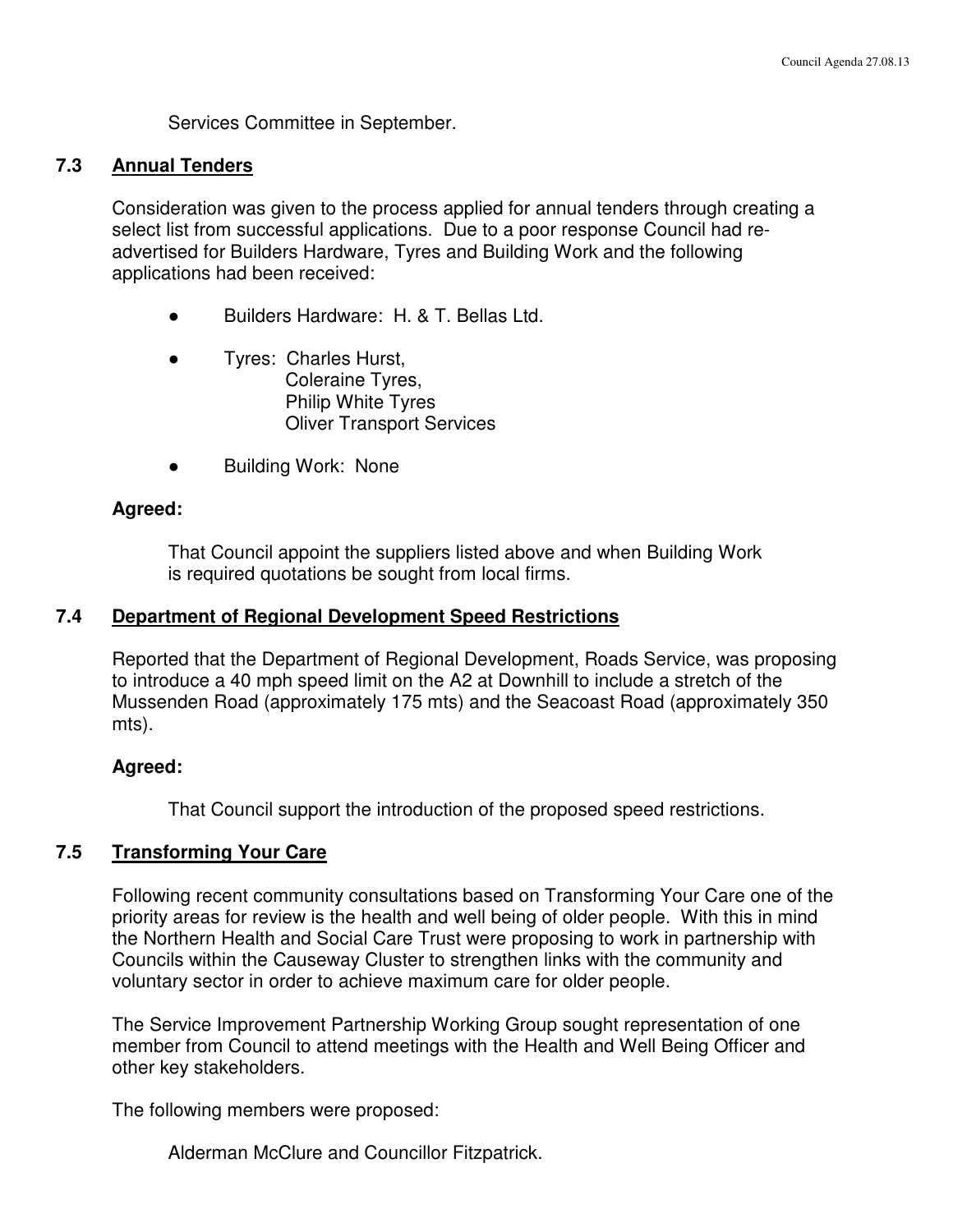On being put to the Meeting Alderman McClure received six votes and Councillor Fitzpatrick received seven votes.

#### **Agreed:**

That Councillor Fitzpatrick be nominated to the Service Improvement Partnership Working Group.

#### **7.6 Waste Management Working Group**

 Consideration was given to the Waste Management Working Group Minutes dated  $25<sup>th</sup>$  June, 2013 (previously supplied).

#### **Agreed:**

That the Waste Management Working Group Minutes be ratified.

#### **7.7 For Information**

Members noted information on the following topics, as detailed in the Report:

- North West Region Waste Management Group Minutes;
- Outcome of Legal Proceedings.

#### **8.0 CHIEF EXECUTIVE'S REPORT**

Consideration was given to the Report of the Chief Executive (previously supplied).

Matters arising:

#### **8.1 Review of Public Administration – Statutory Transition Committees' Regulations**

 The Chief Executive briefed members on the Regulations and Guidance regarding the establishment and operation of Statutory Transition Committees. The Regulations specified that the Statutory Transition Committee hold its first meeting within 35 days of the date on which the Regulations came into operation. A date of 8th August, 2013 had been set aside for the first meeting.

Members were requested to agree the following:

- 1. The date for the Statutory Transition Committee;
- 2. Which method of nomination to use and to nominate accordingly (preferably naming Councillors);
- 3. Accept the recommendation of the Voluntary Transition Committee with respect to allowances (subject to further quidance being received).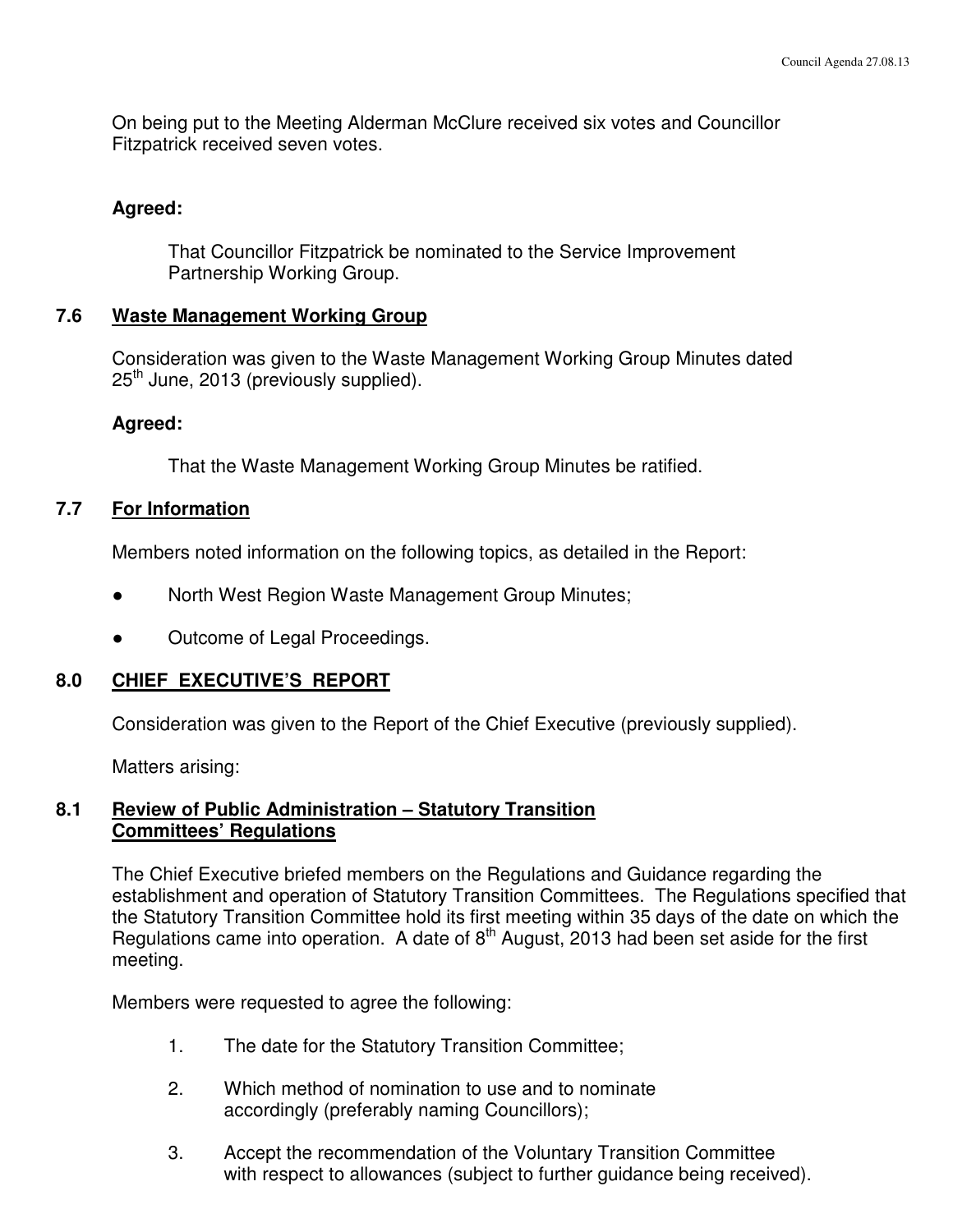Following discussion it was proposed by Councillor King and seconded by Councillor Barbour:

 That Council accept the recommendations in relation to Nos. 1 and 3 and with regard to No. 2 each party should nominate representatives.

 As an amendment it was proposed by Alderman Mrs. Hickey and seconded by Councillor McLaughlin:

 That Council accept the recommendations in relation to Nos. 1 and 3 and with regard to No. 2 use the Sainte-Laguë option of nomination.

 On being put to the Meeting the amendment was lost, five members voting in favour and ten members voting against.

On the substantive motion being put to the Meeting, ten voted in favour and four members voted against.

It was agreed that membership remain unchanged, i.e.,

 Aldermen Bradley, Mrs. Hickey and Hillis Councillors Cole and Duddy.

#### **8.2 Remuneration Panel**

 The Chief Executive would keep members informed regarding a possible visit from the Remuneration Panel.

#### **8.3 Causeway Coast and Glens Statutory Transition Committee (STC)**

#### **Agreed:**

That Coleraine would act as administrative Council for the Statutory Transition Committee.

#### **8.4 For Information**

Members noted information on the following topics, as contained in the Report:

- Severance Payments to Councillors;
- Causeway Coast and Glens Voluntary Transition Committee Minutes of Meeting dated 23<sup>rd</sup> May, 2013;
- Annual Report and Accounts;
- Accounts;
- $\bullet$  2013/14 Pay Scales;
- Forecast of Key Council Events for period  $22^{nd}$  July  $31^{st}$  August, 2013.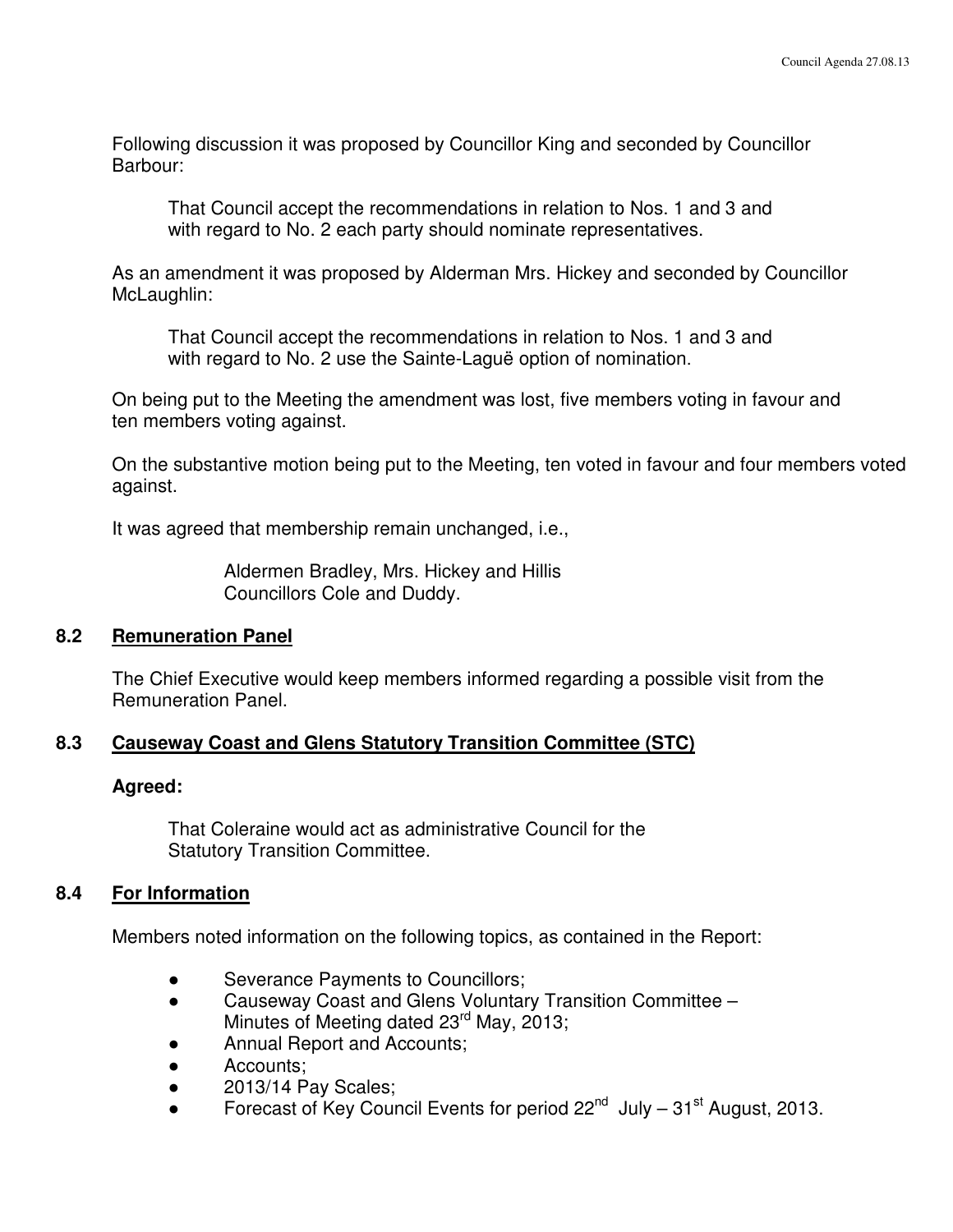#### **9.0 QUARTERLY INTERNAL AUDIT REPORT - APRIL TO JUNE 2013**

 Consideration was given to the Quarterly Internal Audit Report – April to June 2013 (previously supplied) and the contents noted.

#### **10.0 CORRESPONDENCE**

Members noted the following correspondence (previously supplied):

- **•** Letter of response dated  $2^{nd}$  July, 2013 from the Department for Regional Development re road improvements;
- **•** Letter dated 11<sup>th</sup> July, 2013 from the Minister of the Environment re ICE Programme;
- Letter dated 17<sup>th</sup> July, 2013 from the Post Office re Portstewart Post Office;
- List of Reports available in Members' Library;
- **List of Consultation Documents.**

#### **10.1 National Association of Councillors Northern Ireland Region – Annual General Meeting**

Read letter dated 24<sup>th</sup> June, 2013 from the National Association of Councillors Northern Ireland Region advising members of the Annual General Meeting to be held on Friday, 4<sup>th</sup> October, 2013 at the Clandeboye Lodge Hotel, Bangor.

Any member interested in attending was asked to contact the Head of Central Services as soon as possible.

## **11.0 DOCUMENTS FOR SEALING**

Resolved:

That the following documents be sealed:

|    | <b>Easement</b> (in Triplicate) | Council and Lynch/Hamill Family - Movilla Road,<br>Portstewart - Access across Council land                 |
|----|---------------------------------|-------------------------------------------------------------------------------------------------------------|
| 2. | Licence (in Duplicate)          | Council to Mr. A Gibson t/a Ice to $Go -$ Lands at<br>Recreation Grounds, Portrush (for temporary Ice Rink) |
| 3. | <b>Cemetery Titles</b>          | Grant of Right of Burial - Deeds Register Nos.<br>4024 - 4034 inclusive:                                    |
|    |                                 | Agherton<br>۰<br><b>Ballywillan</b>                                                                         |

Coleraine 8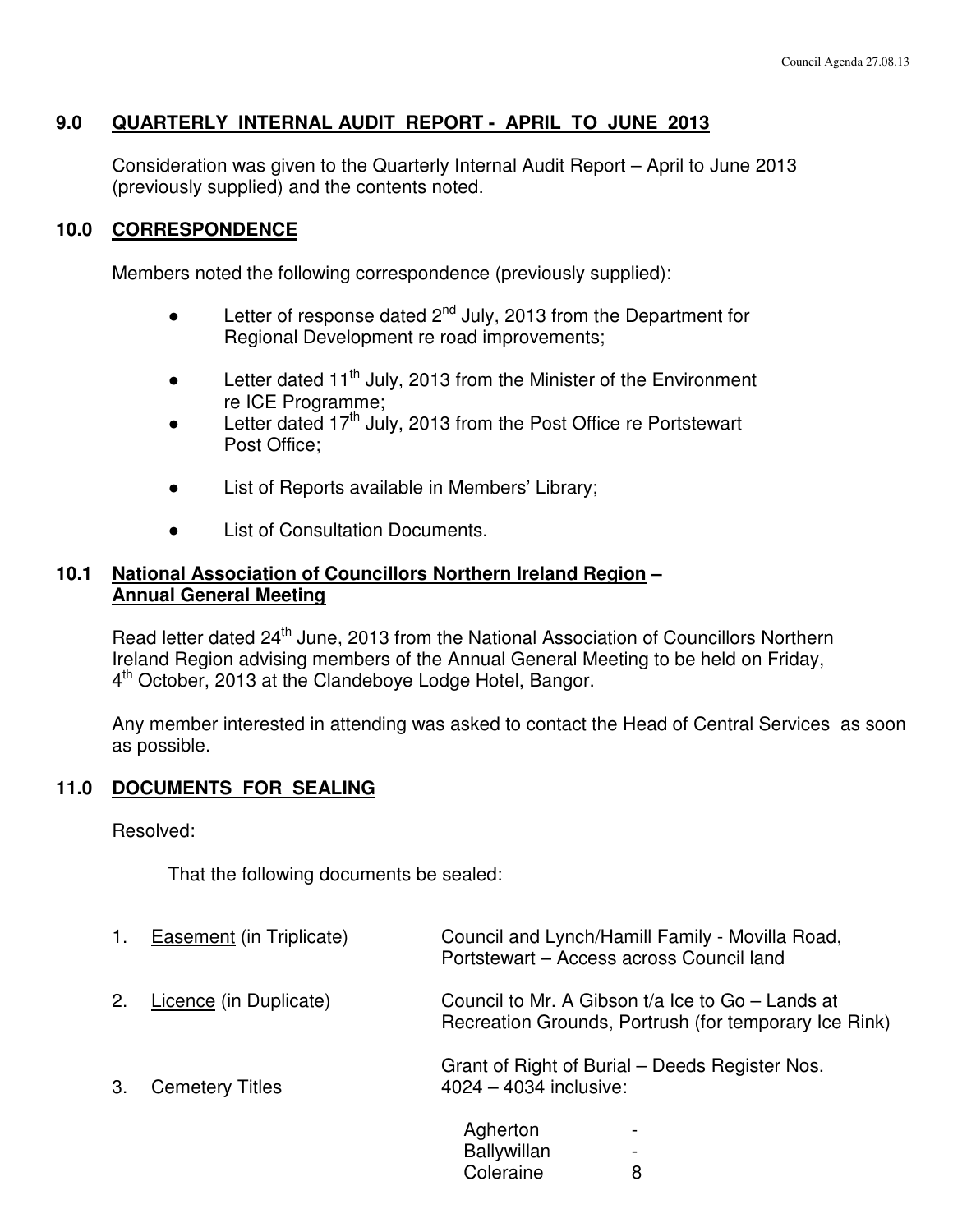**Kilrea** Portstewart 3

**12.0 ANY OTHER BUSINESS**

#### **12.1 Roadworks**

Concern was expressed regarding the number of major roadworks being carried out in the Borough area during the summer season affecting tourist traffic.

#### **Agreed:**

That the Chief Executive write to Roads Service requesting that the timing of future works be taken into consideration.

#### **12.2 Station Square, Portrush**

 Members referred to the complaints received regarding the unclean state of areas of the Station Square, Portrush.

The Corporate Director of Environmental Services advised members of the difficulties encountered in cleaning this area to an acceptable level and the significant additional cost associated.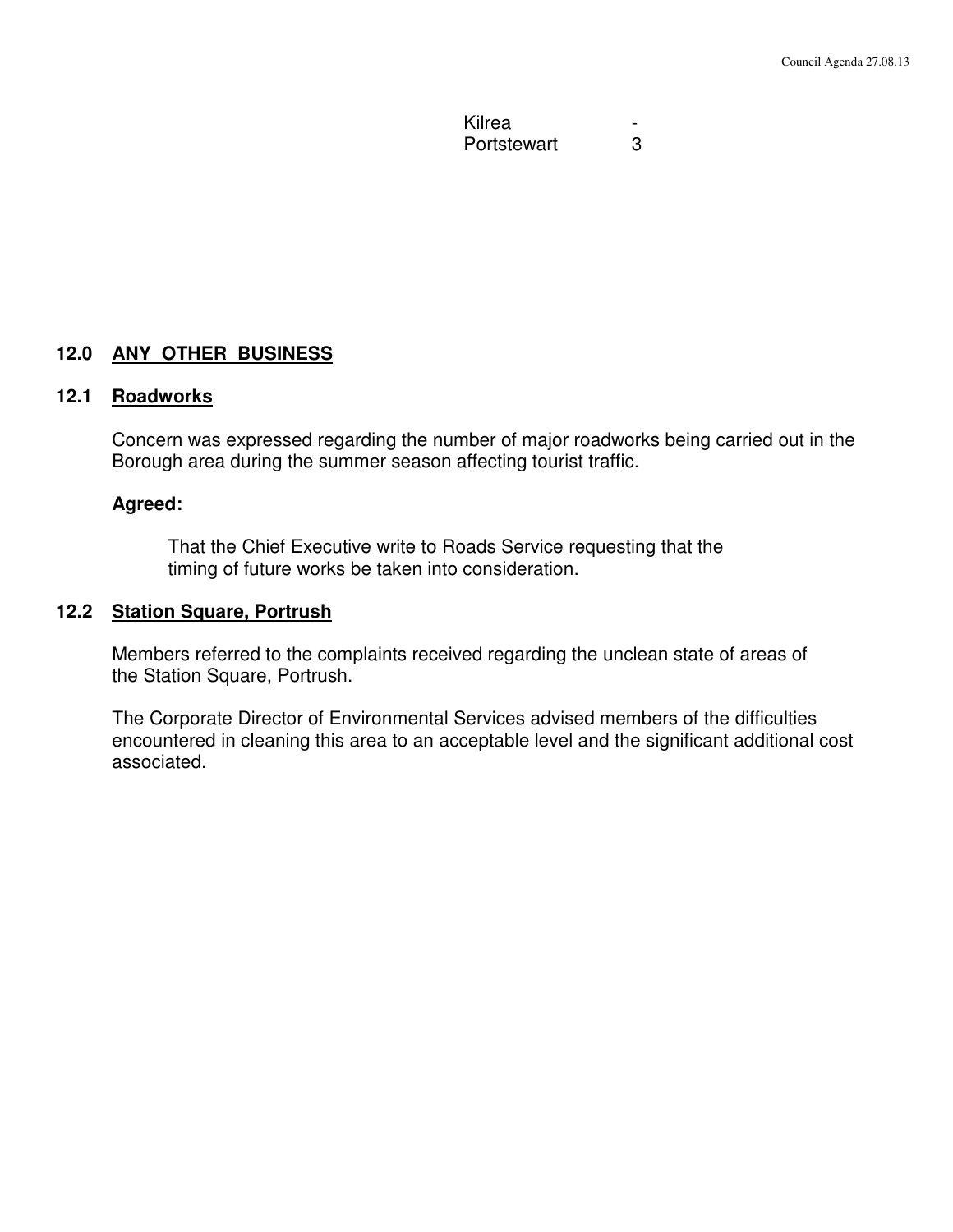#### **PLANNING COMMITTEE**

# **23rd July, 2013.**

| <b>Present:</b>                      |                                                                                                                 | Alderman W. T. Creelman in the Chair                                                                   |  |  |
|--------------------------------------|-----------------------------------------------------------------------------------------------------------------|--------------------------------------------------------------------------------------------------------|--|--|
|                                      | <u>Aldermen</u>                                                                                                 |                                                                                                        |  |  |
|                                      | M. T. Hickey (Mrs.)<br>N. F. Hillis                                                                             | W. J. McClure                                                                                          |  |  |
|                                      | <b>Councillors</b>                                                                                              |                                                                                                        |  |  |
|                                      | C. S. Alexander (Ms.)<br>D. D. Barbour<br>A. S. Cole<br>G. Duddy<br>E. P. Fielding (Mrs.)                       | <b>B.</b> Fitzpatrick<br>W. A. King<br>R. A. Loftus (Mrs.)<br>G. L. McLaughlin                         |  |  |
| <u>Also in</u><br><b>Attendance:</b> | Representatives from the Planning Service -<br>Mr. S. Mathers, Principal Planning Officer and<br>Mr. M. Wilson  |                                                                                                        |  |  |
| Officers in<br>Attendance:           | Head of Central Services (Items $3.4 - 6.0$ ), Principal<br>Administrative Officer and Administrative Assistant |                                                                                                        |  |  |
| Apologies:                           | McClarty and McQuillan                                                                                          | The Mayor and Deputy Mayor, Alderman Bradley,<br>Councillors Archibald, Ms. Boyle, Holmes, McCandless, |  |  |

#### **1.0 WELCOME**

The Chairman welcomed everyone to the Meeting.

#### **2.0 PRINCIPAL PLANNING OFFICER**

 The Chairman welcomed Mr. Shane Mathers, Principal Planning Officer, to his first Planning Committee Meeting.

 Mr. Mathers advised members that he planned to attend Council's Planning Meetings three/four times per year to keep abreast of planning issues in the area.

#### **3.0 PLANNING APPLICATIONS**

A list of twelve applications was presented for consideration (previously supplied).

**Applications Deferred from Previous Meeting**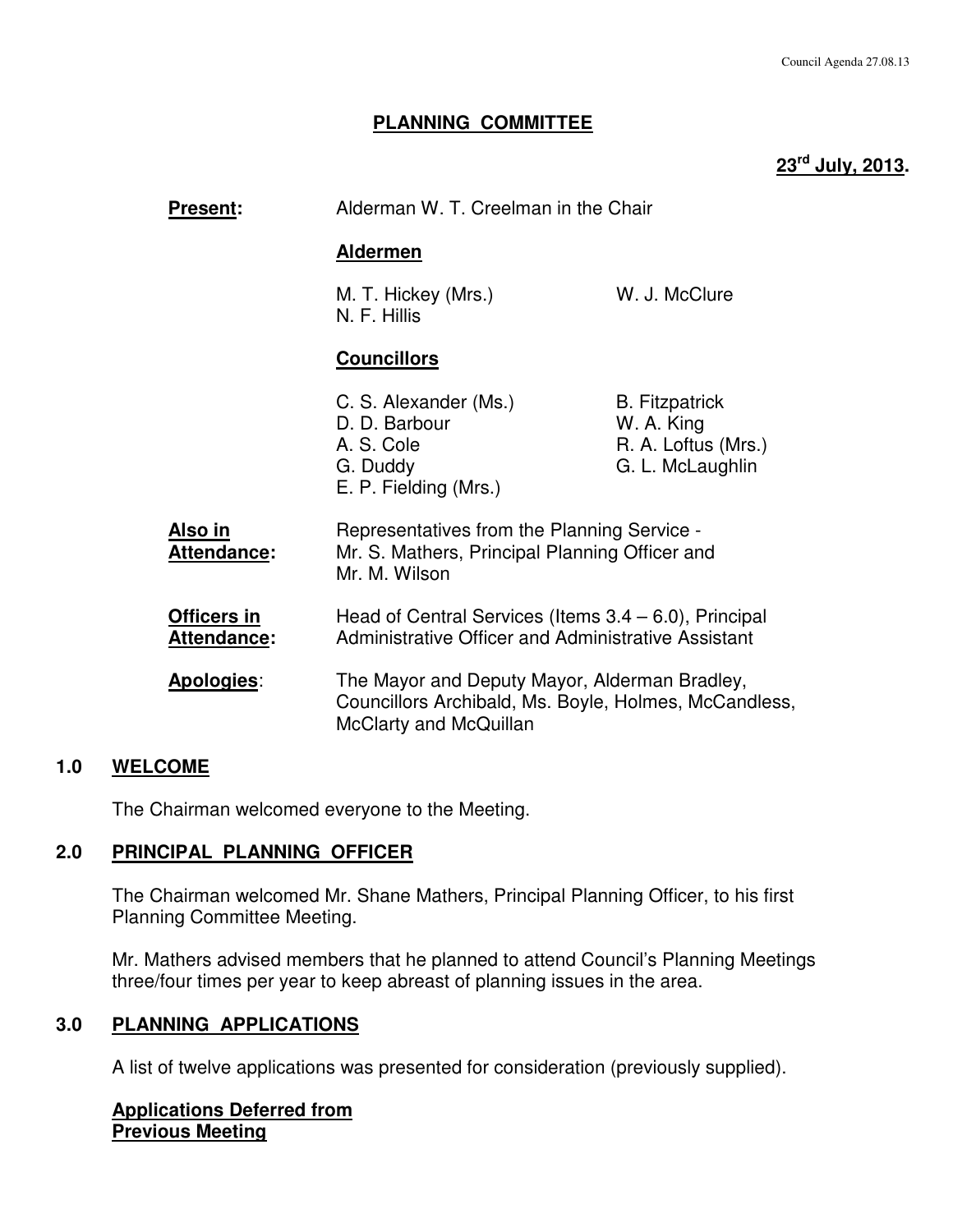3.1 Application No. D1 C/2011/0304/F Erection of 1 no. 225kv wind turbine with a hub height of 30m to supplement existing farm business 630m north east of 75 Cullyrammer Road, Garvagh for Mr. J. McClure

The opinion of the Planning Service was to approve.

The opinion of the Planning Service was

It was agreed that the application be approved.

### **New Applications**

3.2 Application No. 2

 Mr. Wilson enlarged on the new applications listed on the planning schedule and the recommendations were accepted subject to the following:

|     | C/2012/0464/F<br>Erection of 1 no. 250kw wind                                                                                                                                                                                               | to refuse.                                                                                                                                                                                                                                                                                                                                 |
|-----|---------------------------------------------------------------------------------------------------------------------------------------------------------------------------------------------------------------------------------------------|--------------------------------------------------------------------------------------------------------------------------------------------------------------------------------------------------------------------------------------------------------------------------------------------------------------------------------------------|
|     | turbine with a hub height of 40m<br>670m north-west of 121<br><b>Craigmore Road, Ringsend</b><br>Coleraine for Mr. H. Henry                                                                                                                 | It was proposed by Councillor Mrs. Loftus,<br>seconded by Councillor King and agreed:<br>That the application be<br>deferred for one month<br>to facilitate an office<br>meeting on the grounds<br>that all material planning<br>considerations had not<br>been assessed.                                                                  |
| 3.3 | <b>Application No. 8</b><br>C/2013/0155/F<br><b>Amendments to previous</b><br>approval to incorporate a garage<br>on north side of dwelling 1 and<br>other minor changes at<br>4 Prospect Road, Portstewart for<br>Mr. and Mrs. J. Matthews | The opinion of the Planning Service was<br>to refuse.<br>It was proposed by Alderman Mrs. Hickey,<br>seconded by Councillor Fitzpatrick and<br>agreed:<br>That the application be<br>deferred for one month<br>to facilitate an office<br>meeting on the grounds<br>that all material planning<br>considerations had not<br>been assessed. |
| 3.4 | <b>Application No. 11</b><br>C/2013/0186/F<br>Detached single storey garage at<br>10 Ballyleese Park, Cappagh<br>Beg, Portstewart for<br>Mr. D. Kenny                                                                                       | The opinion of the Planning Service was<br>to approve.<br>It was proposed by Councillor Mrs.<br>Fielding, seconded by Councillor Duddy<br>and agreed:                                                                                                                                                                                      |